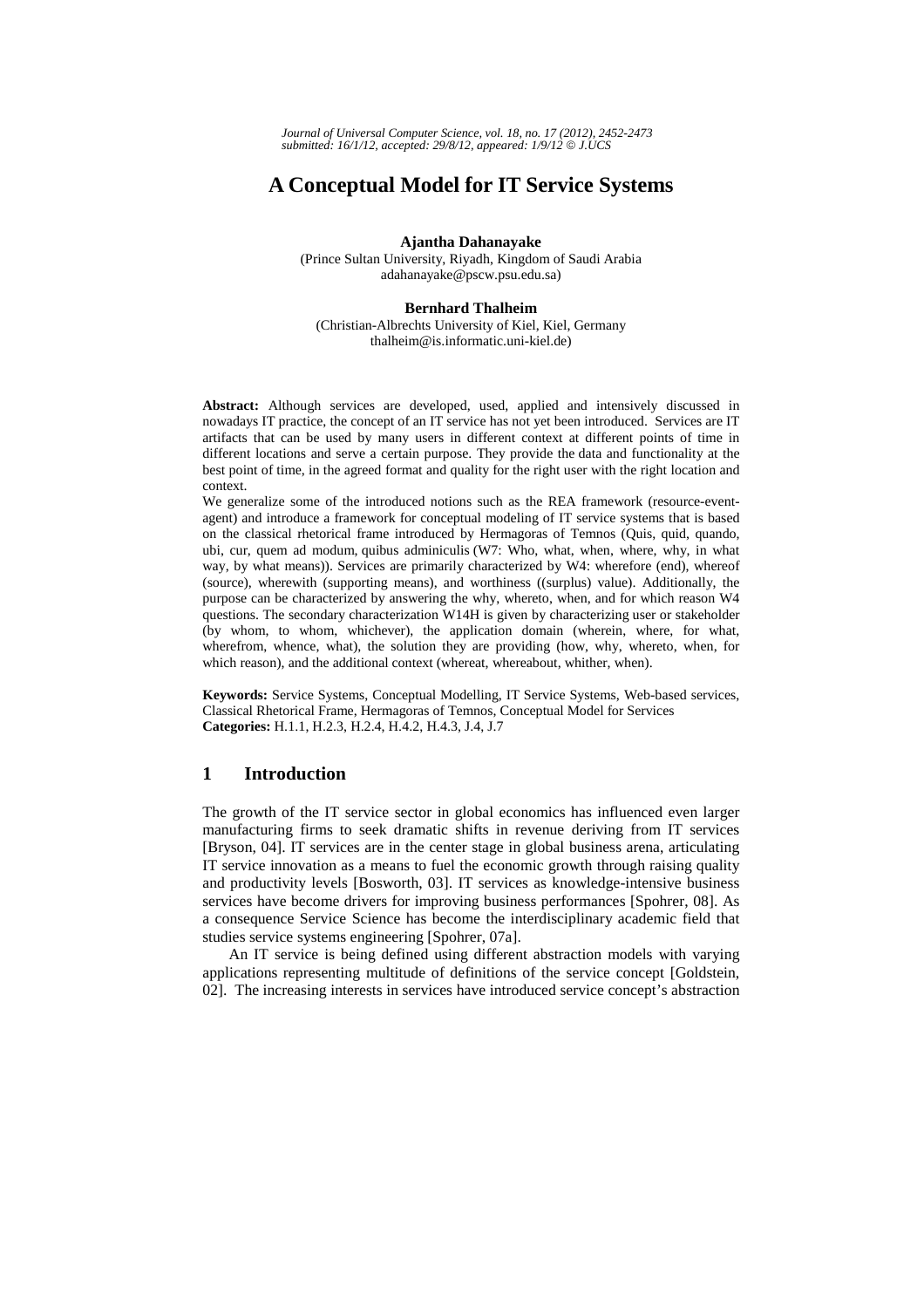into levels such as; business services, web services, software-as-a-service (SaaS), platform-as-a-services and infrastructure-as-a-service [Bergholtz, 10]. Service Architectures are proposed as means to methodically structure systems [Erl, 07], [Arsanjani, 08], [Zimmerman, 04] and [Stojanovic, 04]. The service delivery discussions in research have mainly concentrated on the relationship between an economic activity of increasing the business value and technology as a means; in this case web services have to deliver effective and efficient services. As a consequence the economic activity that supports a business process is defined as a business service. The web service design, development, and orchestration addresses the identification of the right services including the organization of a manageable hierarchy of composite services for choreographing supporting business process [Papazoglou, 06].

However, the service delivery has not paid attention to the innovation, design, and development of an IT artifact as a service [Goldstein, 02]. Research has used the concept of service in IT artifact innovation. An information service [Chen, 09] is an innovation of the conceptual model of an IT.

Although services are developed, used, applied and intensively discussed in practice, the conceptual model of an IT service system has not yet been introduced in a meaningful manner. We introduce a conceptual model for IT service systems and try to fill the gap in research contributions of conceptual models of services. Currently services are either generalized to any service system or specific to web services from a technological abstraction levels.

The service concept plays an increasingly important key role in service design and development literature. Surprisingly little has been written about the service concept itself and its important role in IT service systems innovation, design and development [Goldstein, 02]. The service concept defines the what, how and who on what basis of service innovation, design, and development helps mediate between customer or consumer needs and an organizations strategic intent [Goldstein, 02] . Therefore, when it is extended above the generalized business and technological abstraction levels, the conceptual model for IT service system can serve the following purposes:

- Fundamental elements for developing applications;
- Organizing the discrete functions contained in (business) applications comprised of underlying business process or workflows into inter operable, (standards-based) services;
- Services abstracted from implementations representing natural fundamental building blocks that can synchronize the functional requirements and IT implementations perspective;
- Services to be combined, evolved and/or reused quickly to meet business needs;
- Represent an abstraction level independent of underlying technology.

The above described purposes of a conceptual model for IT service system is illustrated in Figure 1 which extends the SOA stack model [Hirschheim, 10] to IT service systems innovation, design and development.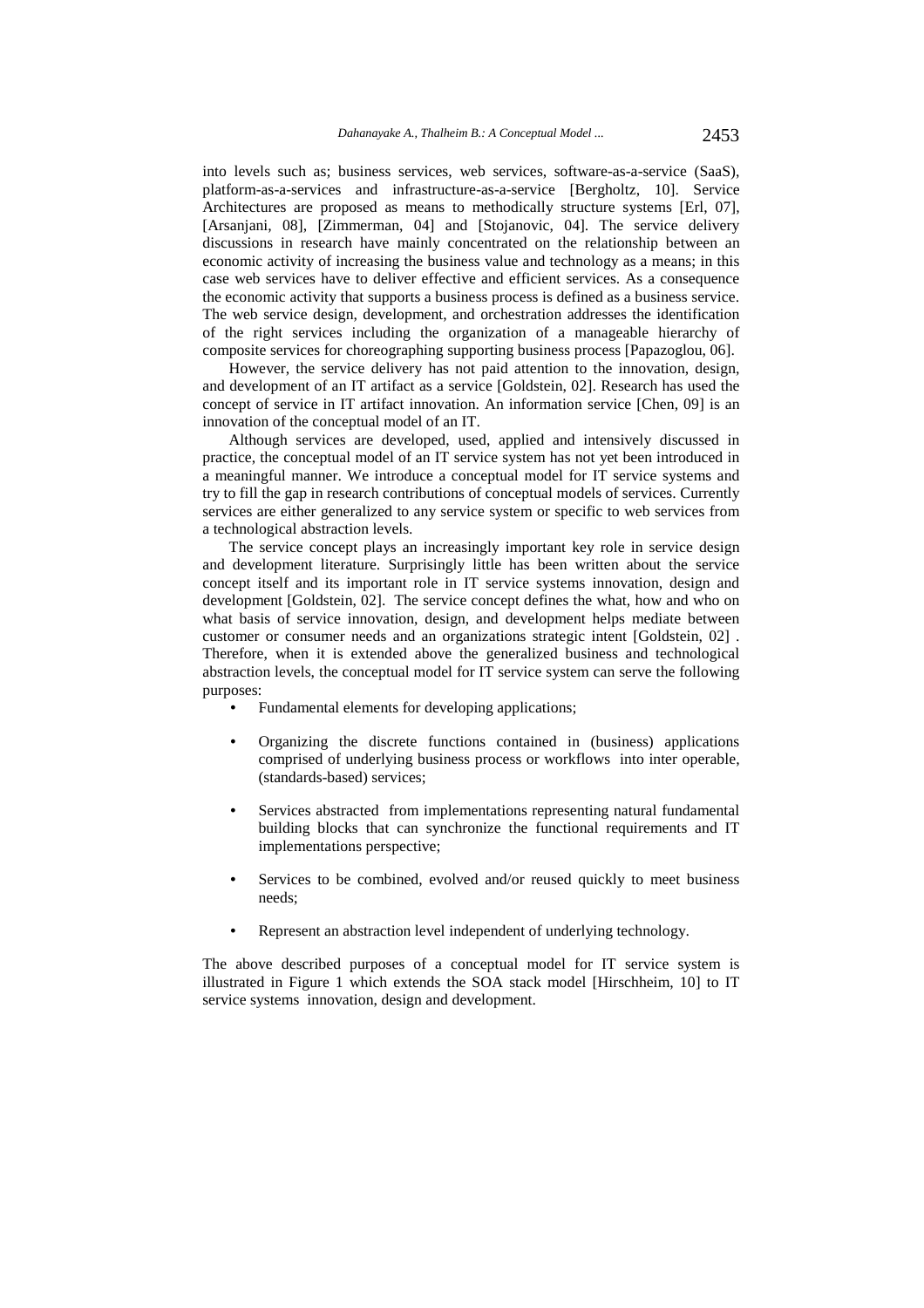

*Figure 1: Contribution of conceptual models for IT service system innovation, design and development within the business and technology abstraction layers (extension to the SOA stack model [Hirschheim, 10].*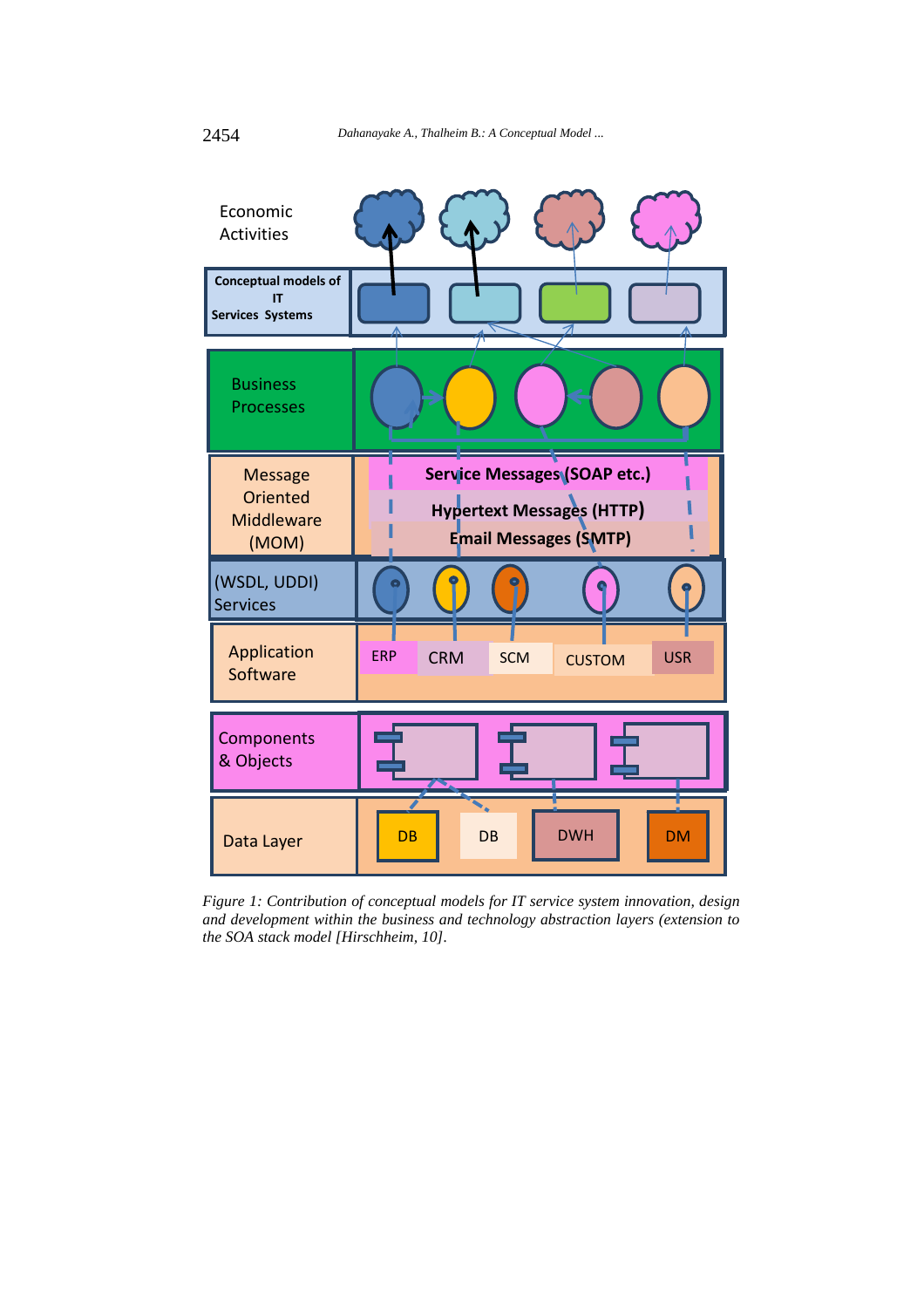#### **1.1 IT Service Systems**

IT Service systems combine and integrate the value created in different design contexts like person-to-person encounters, technology enabled self-service, computational services, multi-channel, multi-device, and location-based and contextaware services [Spohrer, 07a], [Maglio, 06], and [Spohrer, 07b]. There is a substantial subset of IT service systems that can be described as "informationintensive" [Stojanovic, 04], and [Chen, 09] , and it is desirable to take a more abstract view of service contexts that highlights what person-to-person, self-service, and automated or computational services have in common rather than emphasizing their differences [Glushko, 10].

The IT service system view reveals the intrinsic design challenges that derive from the nature of the information required to perform a service, and emphasizes the design choices that allocate the responsibility to provide this information between the service provider and service consumer. Taken together, the information requirements and the division of labor for satisfying them determine the nature and intensity of the interactions in the IT service system. This more abstract approach that applies to all contexts overcomes many of the limitations of design approaches that focus more narrowly on the distinctive concerns of each context [Glushko, 10].

This paper aims at a general notion for a conceptual model for IT service systems: A general definition of a service seems to be rather difficult. We use however a framework that separates concerns such as service as a product, service as an offer, service request, service delivery, service application, service record, service log or archive and also service exception. This separation of concern allows supporting a general characterization of services by their ends, their stakeholders, their application domain, their purpose and their context.

The paper is organized as follows: Section 2 revisits related works and thus highlights the uniqueness of our contribution. Section 3 summarizes the classical rhetorical frame introduced by Hermagoras of Temnos which influenced our philosophical foundation in generalizing some of the concepts found in the REA framework. Section 4 outlines our conceptual model for IT service systems innovation, design and development. We conclude in Section 5 providing a discussion, and future research initiatives.

## **2 Related Works and Research**

#### **2.1 Service Science**

Service science is an initiative of IBM [IBM, 04] that launched the emerging academic field for studying service systems to discover underlying principles that can guide the innovation, design and development of service systems [Spohrer, 07a]. As a distinct interdisciplinary field, it searches for an ideology and a unifying paradigm [IBM, 04].

#### **2.2 The REA (Resource-Event-Agent) Ontology**

REA ontology's conceptual origin lies in the traditional accounting applications which use the double-entry bookkeeping technique for managing financial systems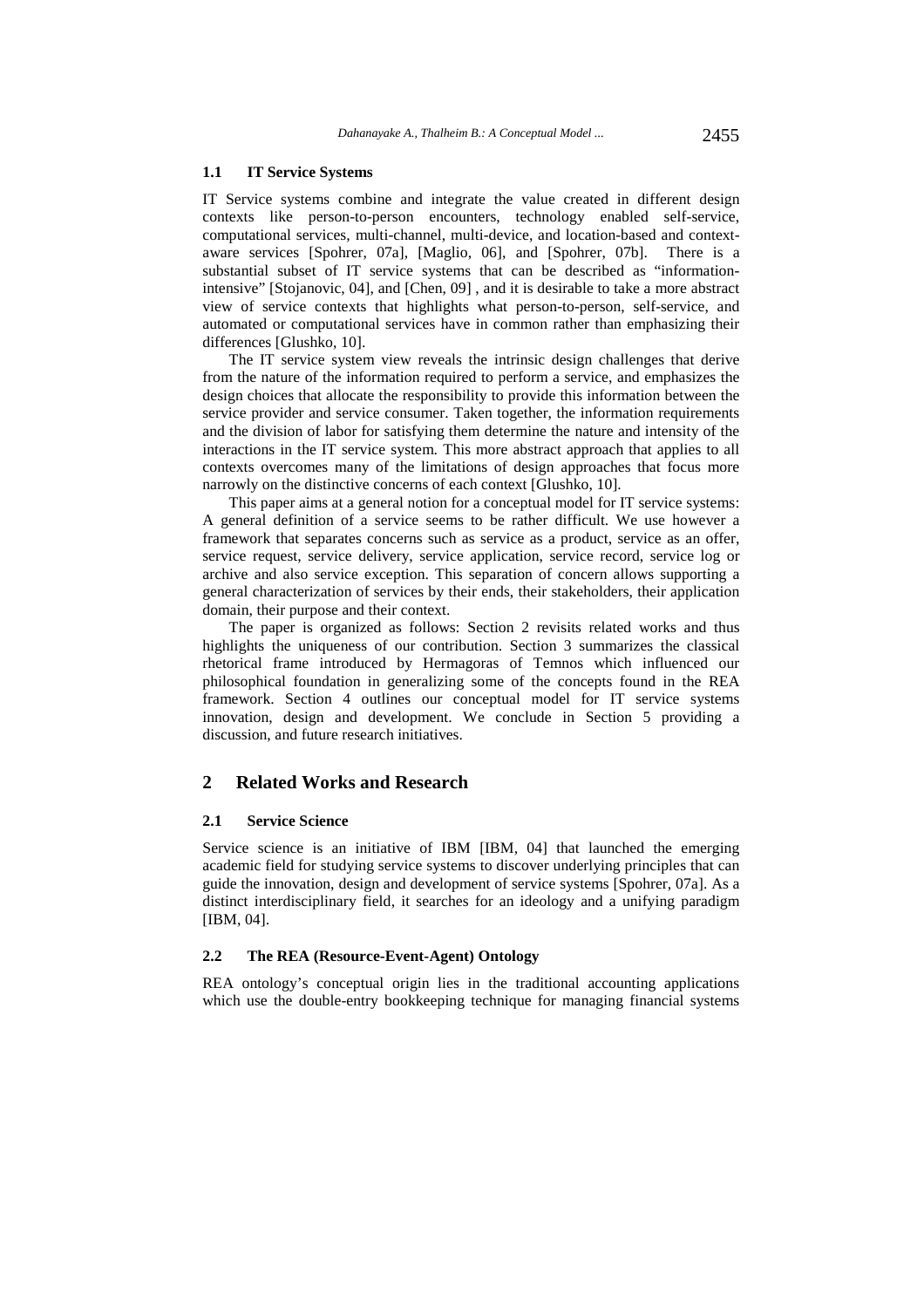where business transactions are recorded as a credit and a debit thus a double entry. REA ontology formulated as in the original article [McCarthy, 82] was further articulated and extended by others, e.g., [Geerts, 99] and [Hurby, 06]. The core concepts in the REA ontology are *resources*, *economic event*, and *agent*. The fundamental behind the ontology is that there are two ways agents can increase or decrease the value of their resources: through exchange and conversion process [Hurby, 06]. An economic resource is a valuable good, right, or service that is at a given point is under the identifiable control of an economic agent. An economic resource is under the control of an economic agent if that person owns the resources or otherwise able to derive economic benefit from it. If two economic agents desire to obtain control over one or more economic resources controlled by the other agent, then both agents may wish to engage as trading partners in an economic exchange, which is a business transaction that transfers the control of resources between agents. A transfer of control of a resource(s) from one agent to another agent is modeled as an economic event in which the concerned resource(s) are identified as a stockflow relation and agents anticipate in provider and receiver roles. Economic reciprocity in exchanges is modeled through the duality relation between economic events and requesting events such as payments, in which the provider and receiver roles of the involved agents are switched.

#### **2.3 The RSS Model**

The Resource-Service-Systems (RSS) model for service systems [Poels, 10] is an adaptation of REA model stressing that REA is a conceptual model of economic exchange, and it is not a model of service exchange, because of the influence of Service-Dominant Logic (SDL) [Vargo, 04a] in the RSS. SDL has been proposed as the philosophical foundation of service science for providing the right perspective, vocabulary, and assumptions to build a theory of service science, their configurations and models of interaction [Vargo, 04a]. SDL sees all economic activity as service exchange between service systems [Vargo, 08]. In SDL, service is a competence that exchanges for the benefit of other service systems. In contrast to traditional Goods-Dominant Logic (GDL) model [Vargo, 04b], SDL sees a service as a collaborative process in which each party brings in or makes accessible its unique resources. RSS model serves as a generalized conceptual model for positioning service within the resources and systems, but it does not help in conceptualizing an IT service system at the event of innovation, design and development of IT artifacts.

### **2.4 The Three Perspectives on Services: Abstraction, Restriction, and Co-Creation**

The three perspectives on services: abstraction, restriction, and co-creation introduced as a conceptual model of service concept that views services as perspectives on the use and offering of resources [Bergholtz, 10]. The perspectives addressed by this conceptual model are: service as a means for abstraction; service as means for providing restricted access to resources; and service as a means for co-creation of value. It relies on the argument that: in the classical manufacture economic model service has been defined and characterized by identifying properties such as intangibility, inseparability, heterogeneity, and perishability in the Goods-Dominant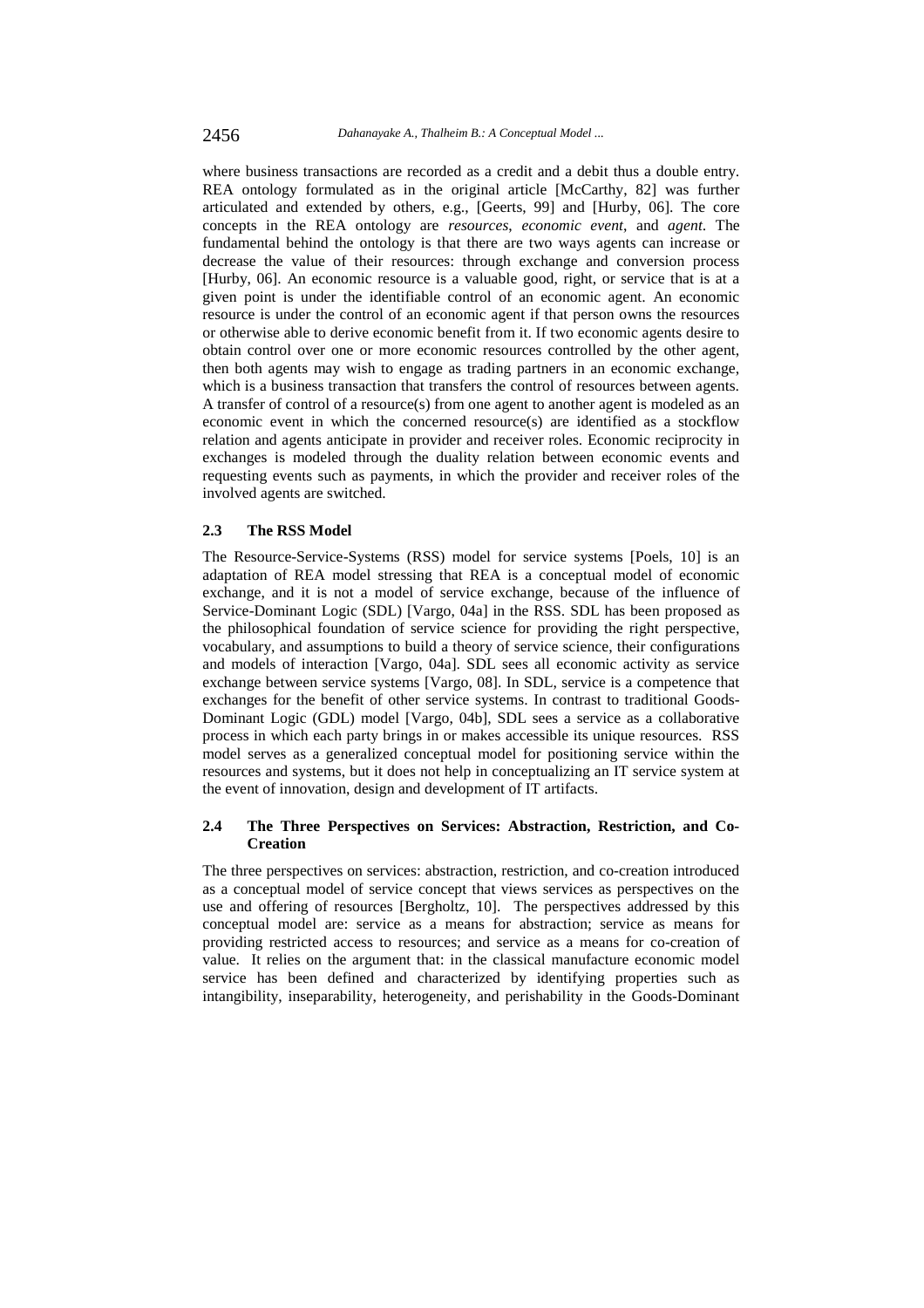Logic (GDL) model [Vargo, 04b]. The existence of other kinds of resources that cannot be distinguished of those that have been identified in GDL is seen as a problematic for services. It has been suggested to stop searching for properties of services that uniquely define them, and instead to view and investigate services as perspectives on the use and offering of resources [Edvardsson, 05]. This model too has its origin of adaptation and extension in the REA model and can be categorized as a generalized conceptual model for the service concept.

#### **2.5 Web Service Description Language**

Much of scientific research in service systems are being dominated by web service modeling and conceptualization structural and behavior dependencies of web services [Fensel, 02]. These web service modeling initiatives, e.g., [Fensel, 02] are seeking full-fledged modeling languages for providing the appropriate conceptual model for developing and describing web services and their composition [W3C, 09], [OASIS, 06], and [Preist, 04], and [Lusch, 08]. The web service domain concentrate on Service-Orientated Architectures (SOAs), software systems decomposed into independent units, named as services that interact with one another through message exchanges. The main goal is to promote reuse and evolve-ability, as they start at early phases as possible describing these interactions in the development life-cycle. From standards such as BPEL [OASIS, 06] and WS-CDL [W3C, 09] to languages with purposes derived from their requirements [Schewe, 07] overshadow the service systems and service concept in the contrary to our motivation of a conceptual model for IT service system.

In the reflections of SOA, OASIS it is evident that services are a combination of technical as well as a social concept [OASIS, 06] and that most of the desired expectations in the use of SOA-based systems are rooted in social rather than of physical ones. It is also paramount the creation of value in the context of Service-Dominant Logic in contrast to Goods-Dominant Logic [Lusch, 08].

### **3 Service Modelling Notations**

If a The ambiguity and the overly extensively use of the term service in research and industry has resulted in service oriented technologies, infrastructures and approaches targeting different problems and application domains leading to little or no consensus on its definition, or in the notations used. Often similar ideas with related concepts are developed into service-oriented approaches such as web-services [Platt, 01], and [Walsh, 02] and service oriented architectures, feature-oriented systems in telecommunications [Zave, 01], and [Zave, 03], and service in the middleware technologies [Orfail, 97], and [SUN, 06]. At the light of this confusing use of the term service we look at the service modeling notations from the modeling perspective and service definition contexts used and useful for design and identification of IT services.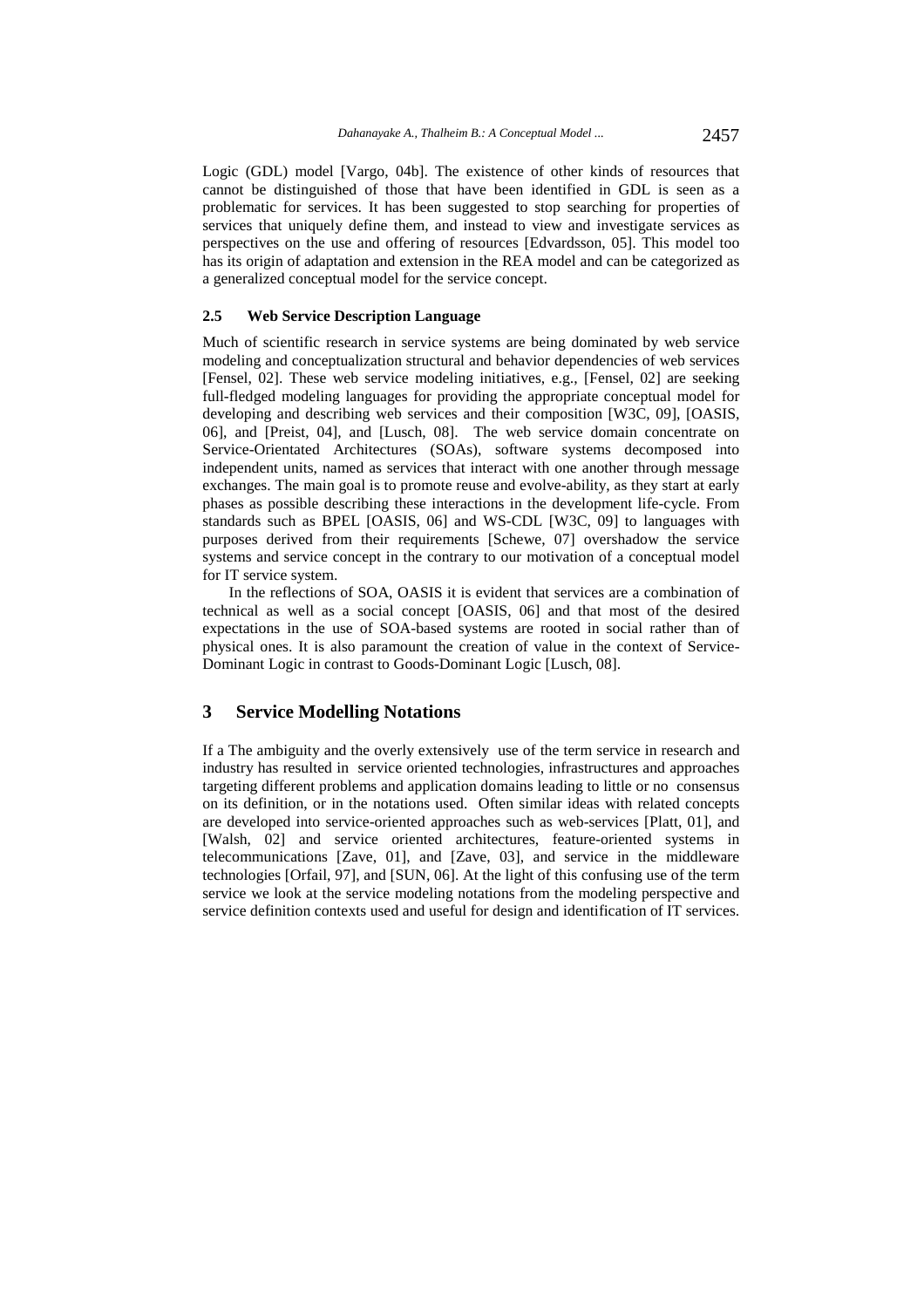### **3.1 Modelling Services as Components within the Software Development Process**

Apparently, service is considered throughout the requirements development process as software components [Meisinger, 08]. According to this view it derives services in terms of software component services for requirements engineering, modeling and architectural design, implementation and integration, and deployment and runtime.

*Requirements engineering* is concerned with capturing and agreeing on the functional and non-functional properties of systems in a structured way. Classical ways to conduct requirements elicitation and analysis is via structured natural language text using text-based tools such as Word, Doors etc. Usage scenarios are captured as use cases and dependencies depicted as use case diagrams. A multifunctional system is represented as a system offering a number of separate, partially mutually dependent service functions similar to capturing different use cases of a system. Services are pieces of functionality that each providing a partial view on the functionality of the system under certain aspects of usage. In entirety, all service dependencies and interactions make up the systems functionality. Non-functional requirements are associated with the system or its services. Synonyms for this interpretation of service are system function, feature, use case, scenario etc. services can vary in their granularity or degree of preciseness. In case of a precisely defined notation of service, the functional properties of the system can be captured in terms of services. Services can depend on other services. The type of dependency can be further distinguished. Services interact, control or influence each other and theses dependencies are depicted in service dependency graphs [Rittmann, 04].

### **3.2 Model-Bases Development**

*Modeled-based development* [Schatz, 02], [Braun, 02], and [Broy, 05] helps to handle the complexity that comes with the development of distributed software. Precisely defined models provide abstractions and notational elements for all stakeholders throughout the development cycle. Models are used to provide multiple consistent views on the system and its architecture on different levels of abstraction, tailored for specific intents. The architecture of a reactive system is an essential design artifact in the development process; it needs to effectively support all services of the system in often heterogeneous, distributed environments. The decomposition of a system into its parts and their interconnections determines the further quality of the system, influencing properties such as performance, robustness, maintainability, flexibility to change, etc. Services are used as a way of structuring both modeling process and the models. In service based approaches to architectures, services are the design entities that derive the architecture development and component identification. Services capture defined pieces of functionality and are associated with elements of the software architecture components and their patterns. The service models functionality is provided by interplay of collaborating architectural entities. To describe interactions in the course of service delivery between independent entities sequence diagrams or MSCs [Kruger, 06] are used. The center of concern in model-based design has so far been individual components rather than their inter play. Here the service-oriented development approach can be characterized as a seamless extension of component-based development towards a higher level of abstraction and functional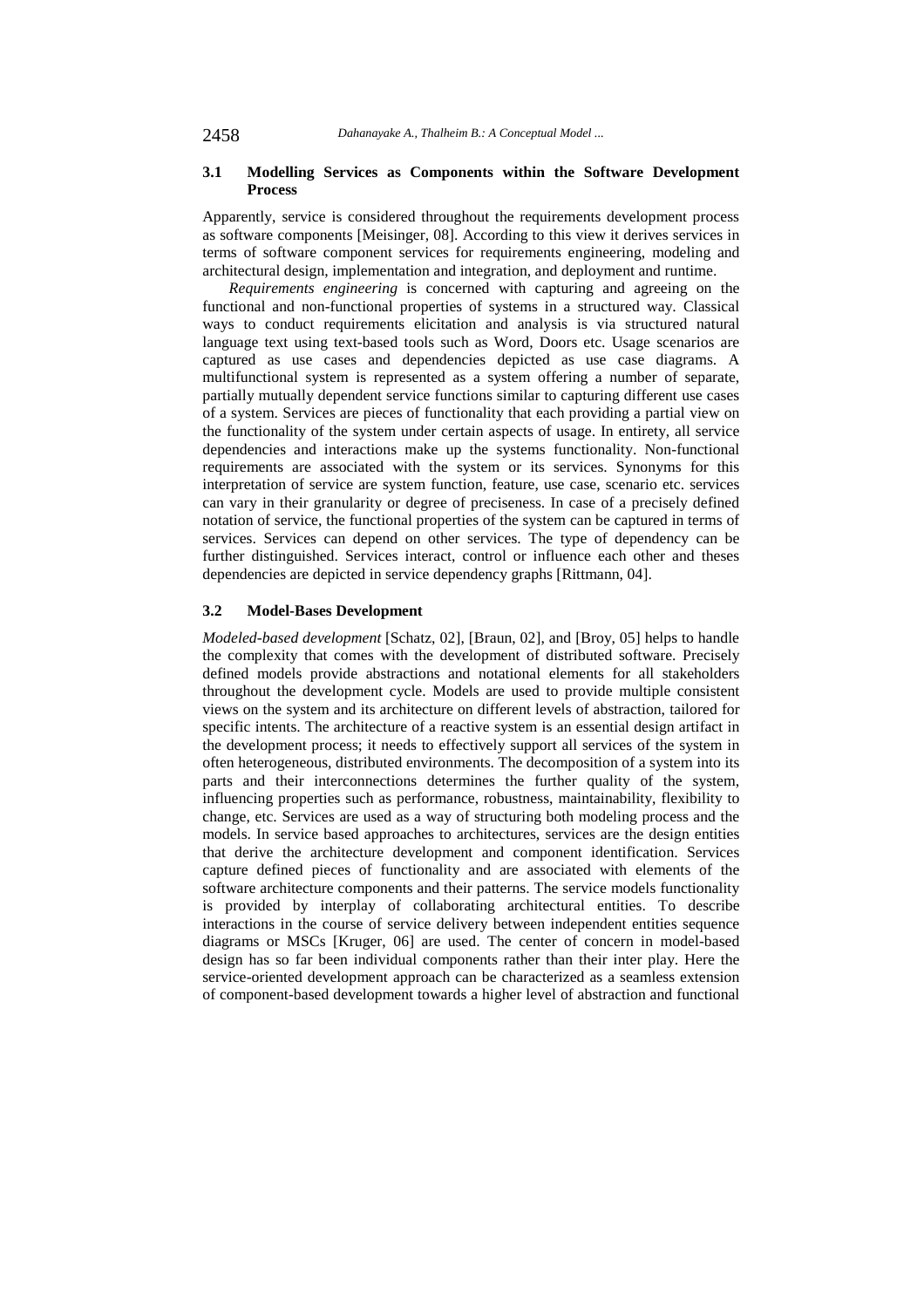view on the system with system-wide, component crosscutting functionality. The concept of service decouples abstract behavior from the implementation architectures, by emphasizing the interactions among components.

In *the Implementation Phase* of the development process, the design model is realized by actual hardware and program codes. The implementation varies depending on the applied strategy. In case of model-based development with comprehensive and precise design models, code generation can be performed (semi-) automatically. Manual coding where applied needs to follow the design model to fulfill the designed properties. Implementing a distributed system based on a design model and component architecture is a difficult task when integration of components requires much care and effort to create consistent, efficient and homogenous systems. Important concepts for this regard are packaging and robustness of components, availability of suitable syntactic and semantic component interfaces, powerful tools and flexible infrastructures as the basis of implementation.

Existing service technologies enable to define services as functional interfaces of components or objects. Functionality is encapsulated behind such service interfaces on a suitable level of abstraction and granularity. Such service implementations are usually stateless; they do not depend on the caller or environment state besides the parameters given during the service invocation. This allows a higher degree of deployment flexibility, robustness and decoupling. Service-oriented middleware can provide local or remote access to services and applications are structured as an interplay or workflow of multiple service invocations.

Web service technology defines standards, protocols and methodology in order to provide well defined functionalities as web services, to describe the interfaces using WSDL [W3C, 01], and to connect services using a service-oriented middleware, such as DotNet [Platt, 01] to form device-oriented distributed applications.

Feature-driven development makes features the center of concern. Systems are specified and developed in terms of independent features that are later integrated to form a complete system. The features are based on a system core, providing the basic functionality. Features depend on and overlay each other. There needs to be a defined process to define the dependencies and interactions of the features in order to maintain the consistency and coherence of the system. In such systems, as they occur in the telecommunication domain, extensions happen by adding new features that modify the existing feature functionality or that add new functionality to the system. Features or services are considered as the basic units of increment and change in the systems development process and implementation.

*During Service Deployment and Runtime*, in order for a system to be executed, the executable code which as mostly packaged in components are required to be distributed across computational nodes, processes, electronic control units, etc. The process of deployment is influenced by infrastructure constraints, hardware and networking layout, reliability, and performance considerations. At this stage the actual efficiency of the system in its environment is determined. The final wirings and configurations of the components are made and adapted to the chosen middleware and network infrastructure; furthermore the component execution life cycle is determined. How and when are components initialized? How many instances and replicas of components are present? How components modified, reconfigured and shut down? During the execution and runtime of distributed systems, services can be used as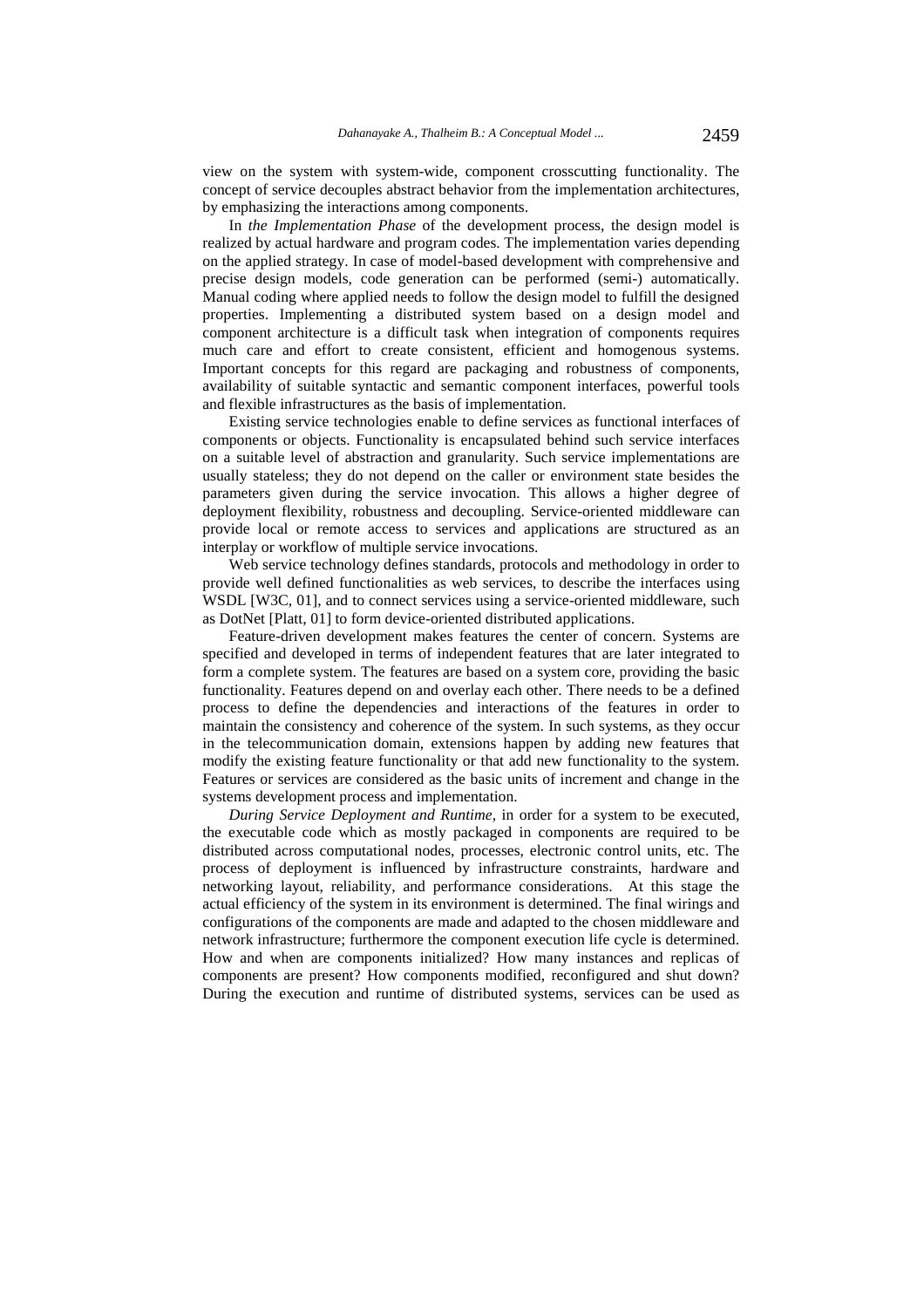distinguishable, modular, executable, deployable entities that make up a serviceoriented architecture. Service can be instantiated, initialized, registered and published, looked up, accessed, deployed and dynamically connected. It is important for the flexible service-oriented architectures to have the capability to dynamically look up services during run-time. A central registry or search site needs to be common knowledge in such a system landscape. Services that match certain syntactical criteria and fulfill certain behavioral assumptions can be selected and used immediately. This collaboration is often called the service triangle based on the three riles involved: service provider, service requestor and service registry. Web service infrastructures, for instance, often contain requestor entities, provider entities and registries that communicate using standard protocols such as SOAP for message exchange, WSDL for service description and UDDI for service registration and look up.

In mobile environments, services are the pieces of functionality that networks and mobile applications make available to the user. Availability of certain services is subject to a certain context or location and the service itself might require adaptation depending on the current virtual or physical environment. The environment itself might change, as might the location of the user relative to the environment. Systems need to reflect that, and adapt, reconfigure, and recalibrate.

#### **3.3 Service-Orientation in Application Domains**

In web service architectures [W3C 04] the web service systems are built upon following entities: First, service providers, which are technical systems for example agents or servers that make available and perform services for the environment on behalf of humans or business entities. The provided services have a defined description and usage interface. Second, service requesters or consumers and users, select and use the services that satisfy their business needs. Service requesters similarly are technical systems acting on behalf of human or business entities. Third, optionally, a mediating middle instance such as registry or directory, which connects service requests and service providers; it provides service registration and lookup functions to both providers and requesters. Service providers themselves can act as service requesters and thus form higher level services by aggregating or composing other services. An interaction between service requesters and service provider is often called a conversation.

Roots of service-orientation lie in the area of telecommunication. One of the prominent approaches of this domain is very domain-specific in its nature and mainly focus on modeling routing problems and feature interactions [Zave, 03], and [Zave, 00]. For telecommunication systems it is assumed that a base functionality already exists. The main goal of a feature-oriented approach is how to add, remove, modify, and combine pieces of functionality later in the life cycle of such systems. A feature of a software system is an optional or incremental unit of functionality [Zave, 00]. The feature specification contains an action, enabling condition, and priority. The action is performed if the enabling condition is true and the feature has the highest priority. A feature-oriented description is a description of a software system organized by features, consisting of a base description and feature modules, each of which describes a separate feature. The set of possible system behaviors is obtained by applying a composition operator to the base description and the feature descriptions. The composition operator must ensure that in any situation the feature with the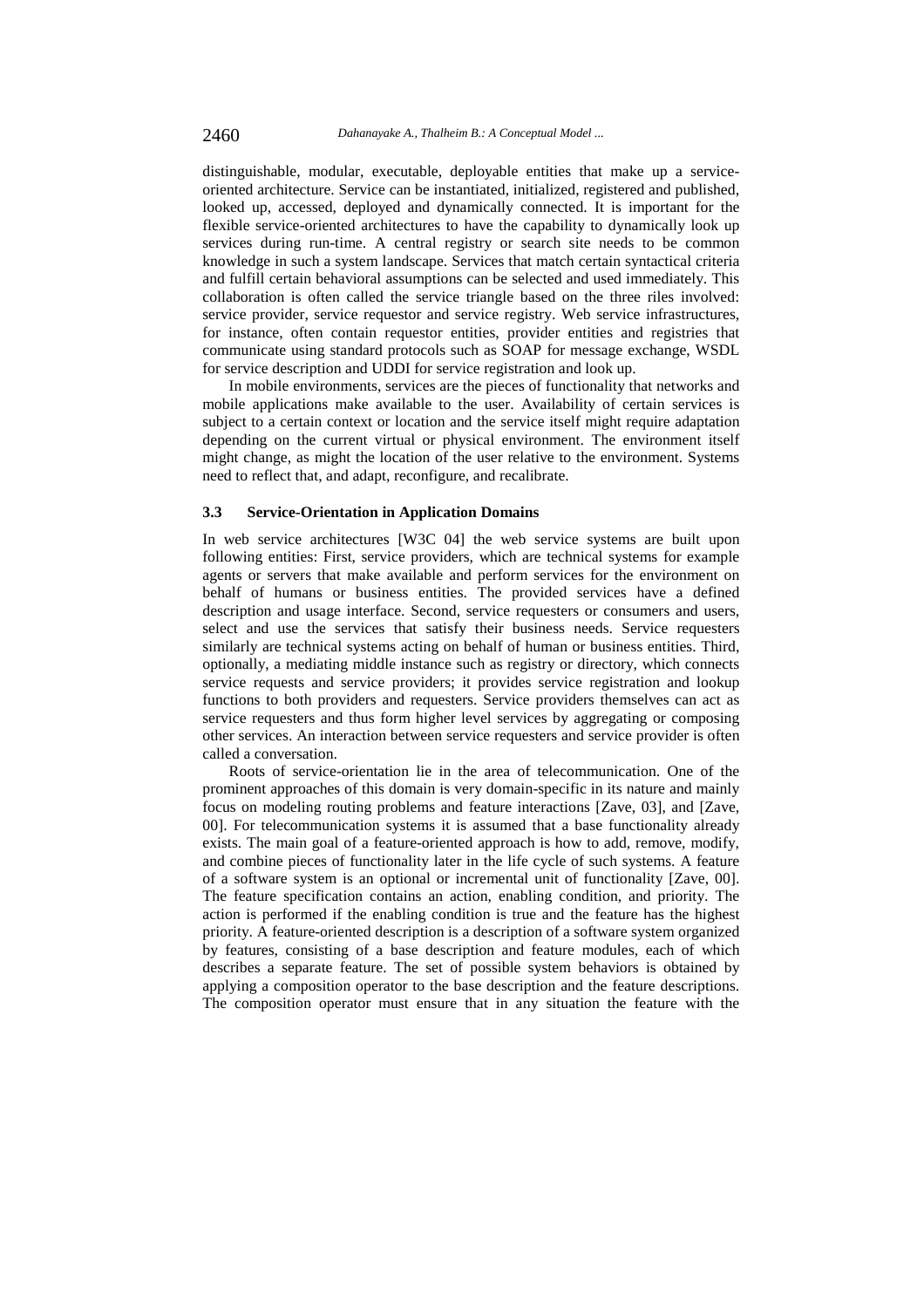highest priority must be performed. In case of features with a lower priority, their enabling conditions must be changed accordingly.

#### **3.4 Seven Contexts for Service Design**

The characteristic concerns and methods of those seven different design contexts is represented in Figure 2 as an unifying view spanning over the information-intensive service systems design and modeling paradigm [Glushko, 10].



*Figure 2: Service modeling notations and contextual representations adopted from [Glushko, 10].*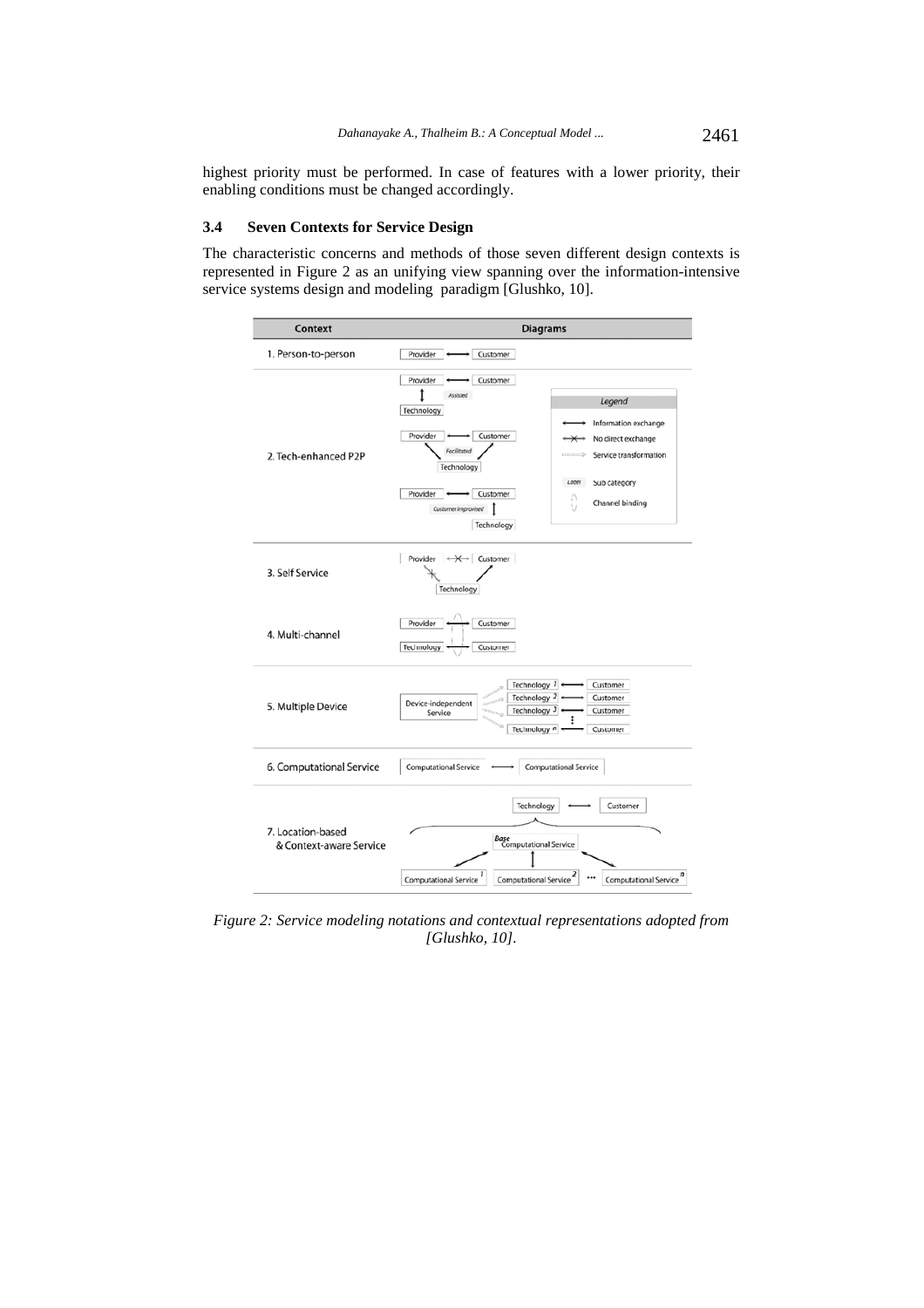The focus is on the information required to perform the service, how the responsibility to provide this information is divided between the service provider and service consumer, and the patterns that govern information exchange yielding a more abstract description of service encounters and outcomes. Thereby, it makes it easier to see the systematic relationships among the contexts that can be exploited as design parameters or patterns, such as the substitutability of stored or contextual information for person-to-person interactions.

This view of seven contexts for service design [Glushko, 10] reveals the intrinsic design challenges that are inherent within the nature of the information required to perform a service, and emphasizes the need of design choices that allocate the responsibility to provide this information between the service provider and service consumer. The information requirements and the division of labor for satisfying them determine the nature and intensity of the interactions in the service system.

In order to overcome many of the limitations of design approaches that focus more narrowly on the distinctive concerns of each context, a service description language with a more abstract approach that applies to all contexts is required. Therefore, the next sections of this paper will focus on the definition of such a service description language.

A service concept for the service design research has been identified in [Goldstein, 02], [IBM, 04], [Spohrer, 07a] and [Chesbrough, 06] as the key concept for service innovation, design and development and describes a service concept as a how and what of service design and uses as a mediate between customer needs and organizations strategic intents. While the service concept is widely used there is very little has been said in terms of a service innovation, design and development as an IT service system. An IT service system needs to integrate the social, physical and technological aspects in order to provide a service that creates value with social effects. Therefore, in the following sections a general notion for a conceptual model for IT service systems outlined and defined as a framework that separates concerns such as service as a product, service as an offer, service request, service delivery, service application, service record, service log or archive and also service exception, which allows supports a general characterization of services by their ends, their stakeholders, their application domain, their purpose and their context.

## **4 A Framework and a Conceptual Model for Service Specification**

### **4.1 Service Specification Frames bases on the Framework of Hermagoras of Temnos**

The Zachman framework uses the classical W6H description (who – when – where – what – how- why). The key questions in systems development are: *Who* will be using the system? *When* the system will be used? *Where* is the information system used? *What* is represented in the system? *How* will the system be used? *Why* is the system used?

We observe that there are additional dimensions that are of importance: *Competency*; *time* (schedule; delay); *environment* (context; technical and organizational); *quality* (in which quality; with which guarantees); *runtime*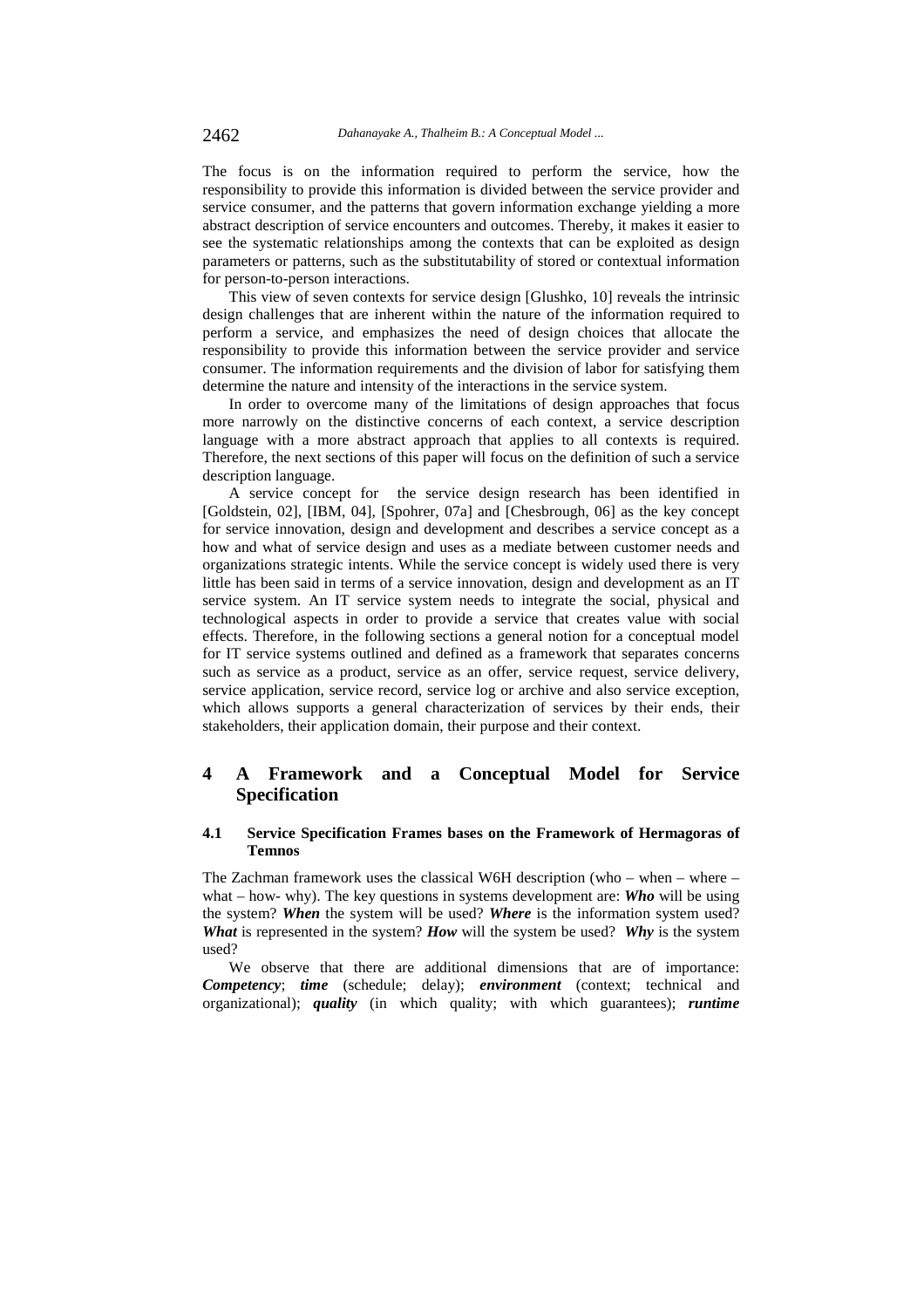characteristics (adaptation; exceptions; delay); *collaboration* (with whom, which exchange, on which basis, which portfolio and profile); additional *motivation* (on which reason). Additionally, we should take into consideration the policy, intention, goal, and aim of the *provider*?

One might ask now whether this list is exhaustive and substantial. We also need a prioritization of these questions. Therefore we need an approach that considers the main characteristics in a systematic and surveyable way.

In the classical approach, the specification framework could be headed by the wquestions *who, what, when, where, why, in what way, by what means.* This framework has not been developed in the computer age. It is far older. It dates back to Cicero and even to Hermagoras of Temnos<sup>1</sup> who was one of the inventors of rhetoric frames in the  $2<sup>nd</sup>$  century BC. The later has been using a frame consisting of the seven questions: Quis, quid, quando, ubi, cur, quem ad modum, quibus adminiculis (W7: Who, what, when, where, why, in what way, by what means).

### **4.2 The General Characteristics of IT Services**

Services are to be characterized by their specific properties, the supplier or manufacturer, the pricing that is applicable, and the costs depending on the user, provider and deliverer. Further, services can be kept in an inventory of their providers, their suppliers or their deliverers. Service may be composed of other services. Some information on products is independent of the supplier or provider. Other information, e.g., pricing and availability depends on the supplier.

This approach is used by the Service Modelling Language by W3C. It becomes very sophisticated with many characteristics that must be given. There is no hierarchy in the specification. We use however for characterization two principles: (1) *separation of concern* by aspects and (2) *layering of specifications* depending on the maturity stage. The first principle is the basis for our specification frame that allows us to describe a service. The second principle is used for the specification of an IT service system.

The service is *primarily* declared by specifying

l

- the **ends** or purpose (*wherefore*) of the service and thus the benefit a potential user may obtain when using the service,
- the **sources** (*whereof*) of the services with the a general description of the environment for the service,
- the **supporting means** (*wherewit*h) which must be known to potential users in the case of utilizing the service, and
- the **surplus value** (*worthiness*) a service utilization might give to the user.

The *purpose description* governs the service. It allows one to characterize the service. This characterization is based on the answers for the following questions: *why, whereto, when, for which reason*. We call these properties primary since they define in which cases a service has a usage, usability and usefulness. They define the potential and the capability of the service.

 $1$  The work of Hermagoras of Temnos is almost lost. He had a great influence on orality due to his proposals. For instance, Cicero has intensively discussed his proposals and made them thus available.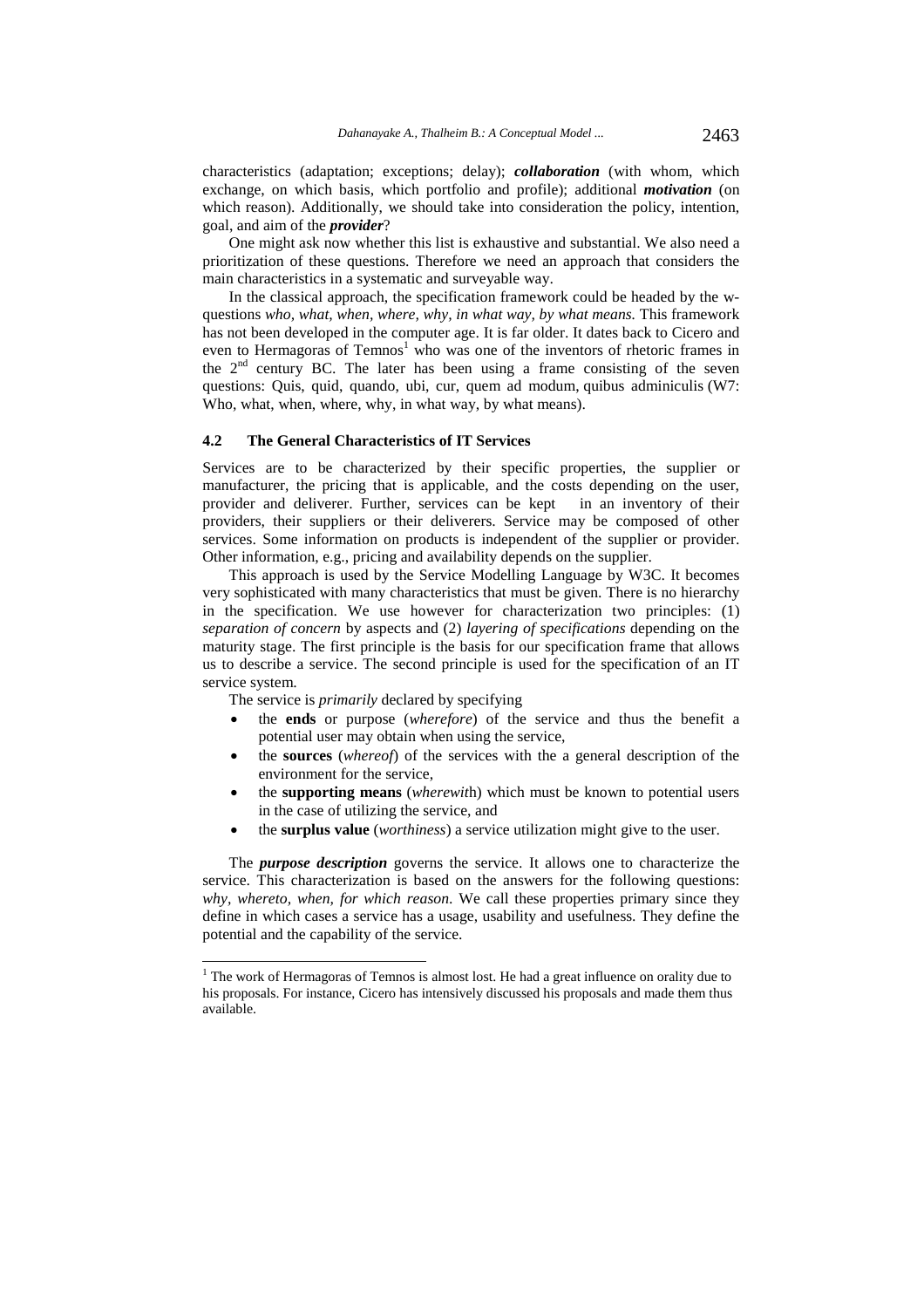A full description of IT services is based on the *four-dimensional specification*:

- (a) The *primary service description* describes the service.
- (b) The *party dimension* describes the stakeholders involved into a service. Parties may play different roles, may have different parts in the story of service application, may have obligations, permissions and may also be restricted in their capabilities and competencies. Typical descriptions for the party dimensions are given while answering the *by whom, to whom,*  and *whichever* questions.
- (c) The *activity dimension* describes the processes played during service application. These processes may use resources, may be supported by functions provided by the service system and given at the side of the business user of a service, may result in a number of changes to data, to control and to rights.
- (d) The *application domain dimension* describes the problems to be solved by the service, the application area in which a service is usable, the typical approaches within this application area, the typical solutions that are sought for the problems under consideration. We thus answer questions like *wherein, where, for what, wherefrom, whence, what*.

Additionally we might also declare the context characteristics for a service. Context has at least four sides: *provider* or developer or supplier *context* for a service, the *user context* for a service, *the system environment context* that must exist for service utilization, and the *coexistence context* for a service within a set of services. Therefore, these context dimensions are declared by answering the following questions: *whereat, whereabout, whither, when*.

To summarize, our service description language is thus based on the following questions:

- Primarily: *wherefore, whereof, wherewith, worthiness,* and additionally *why, whereto, when, for which reason;*
- Secondarily*: by whom, to whom, whichever; wherein, where, for what, wherefrom, whence, what; how*;
- Additionally: *whereat, whereabout, whither, when*.

We may call our framework the (*W4 + W4 + W14H*) specification frame. The kernel of this framework is the  $(W4 + W10H)$  questionnaire.

#### **4.3 The Parties Involved in Services**

Parties in services have their own target, goal, intentions, and aims. They are bound by their capabilities, support requirements, and information demand. This description constitutes the kernel of the *profile*. Other components of the profile of a stakeholder in a service process include educational, employment, psychological descriptions.

Parties are interested in solving a certain number of tasks. Tasks are ordered and prioritized. A task is an assigned piece of work, which often has to be finished within a certain time by a party or parties whose duty is its completion. It implies work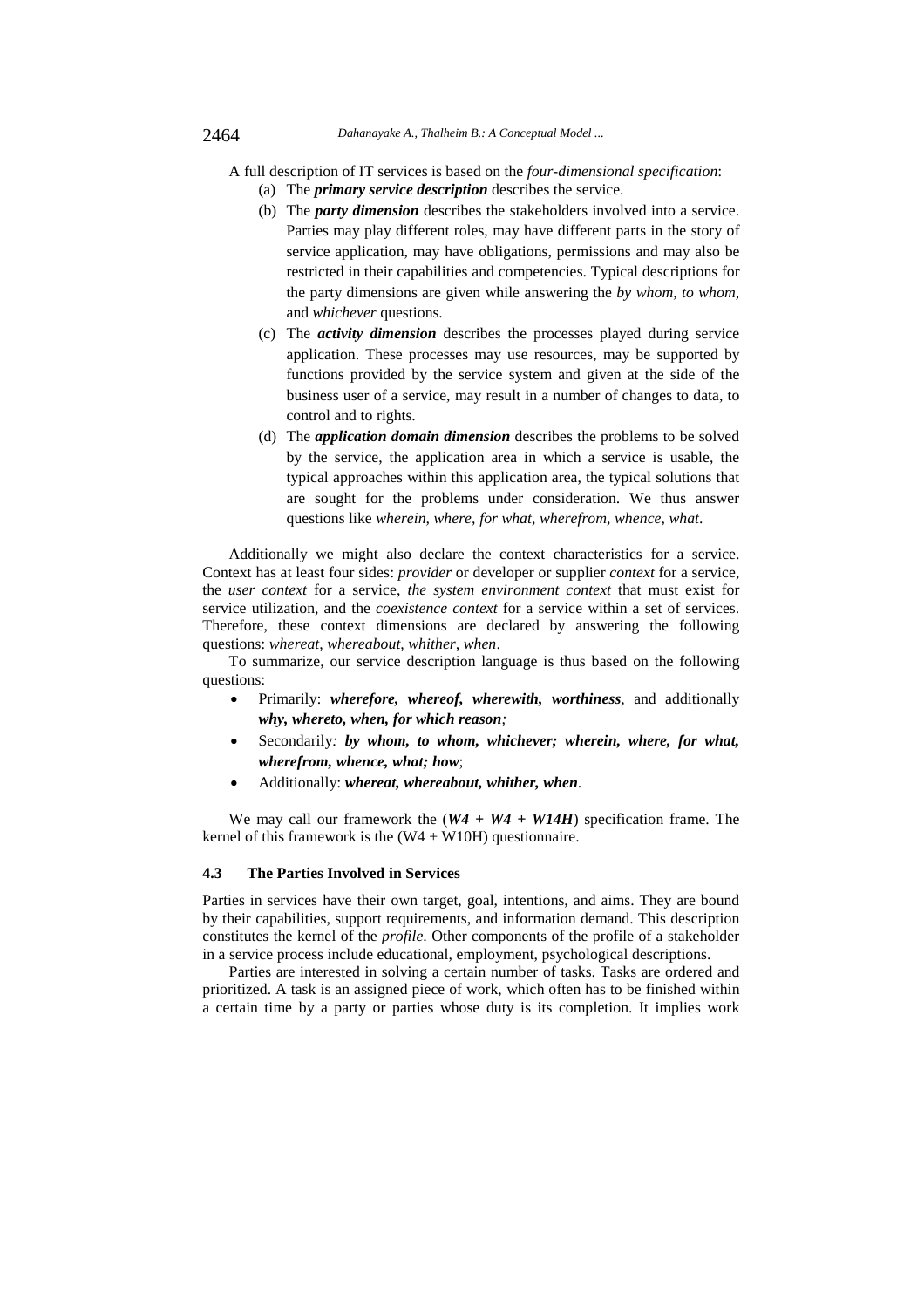imposed by a user in authority and obligation or responsibility to perform. A task may consist of subtasks, so we assume that tasks can be constructed on the basis of elementary tasks.

The *portfolio* consists of an ordered and prioritized collection of tasks including compensation and is determined by the responsibilities one has and is based on a number of targets. The party portfolio within an application is thus based on a set of tasks a actor has or intents to complete and for which solution the actor has the authority and control, a description of involvement within the task solution, a collaboration that is necessary for solving the task. Tasks are supported by services. A party may activated a service in order to complete a task.

The *involvement* of parties within some service activation is based on the specification of the *role* a party plays during execution of the service, the *part* the party plays within its portfolio, and the *rights* and *obligations* a party has within the given role. The role specifies the behavior expected for a party. A role is a comprehensive pattern of behavior and serves as a strategy for coping with recurrent situations and dealing with the roles of others. A role remains relatively stable, even though different parties occupy the position. A party may have a unique style of role execution, but this is exhibited within the boundaries of the expected behavior of the party. Role expectations include both actions and qualities. There are two types of roles: declarative and contextual ones. The former ones declare that a party is playing a particular role, e,g., a party being identified and as an employee. Contextual roles show how a party acts within the context of an application story and how it is involved within the context of another application story. Declarative roles may be modeled by associating the actor to a role type. Contextual roles are modeled by associating an actor with the work effort the actor is assigned to and a role type describing the involvement of the actor. The role type provides a description of the role and can be hierarchically structured. Roles may also be hierarchically structured. At the same time roles may be played in collaboration.

### **4.4 The Service Activities**

Services are typically based on a (set of) workflow(s) that must be followed by party. These services are often virtual goods. A service is *offered* together with policies applicable to the service export. A *service provider* can advertise, modify and withdraw a service. Service providers are often supported by *traders* that store services available from service providers and act as brokers for available services and actual requests. Traders are able to search for the most appropriate service for a given request on the basis of matching criteria and search constraints. They store new advertisements of service providers and categorize them. If the trader has a large variety of services available from providers then the service offer properties are standardized to service offer property types. A trader has further a trading offer domain and is restricted by trading contexts. The information schema of the traded services enables is maintenance of meta-structures for services, categorization and partitioning. Traders themselves may be organized in trading syndicates or trading communities with trading administrations, internal arbitraries, makers for trading rules and policies, export policy control, and trader owners. Trader communities can be federated with external arbitrators.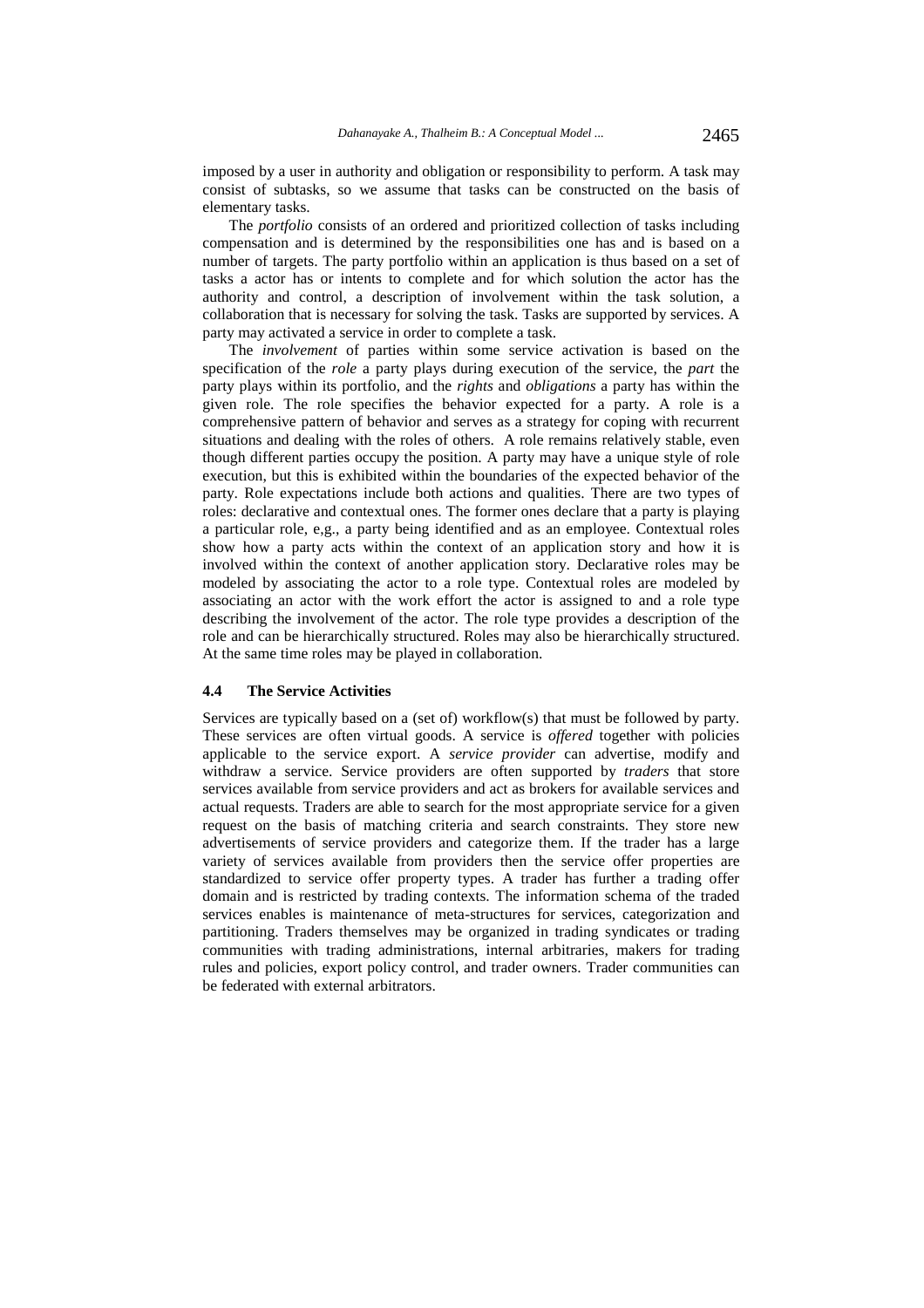Services are typically layered depending on the stage a service is used by a party. We distinguish the following stages: First a service is developed. This stage is similar to a production. Next a service is quoted. A party may now use the service and request it. The supporting party responds and provides details on the service use. Next is requesting and ordering of the service. Later the service is delivered. Finally, the service must be billed and paid. Parties involved into this service utilization process play different roles and parts and have different responsibilities. This service utilization process is typically layered as displayed in the following Figure 3. It can also be chained or executed partially in parallel or in different chain.



*Figure 3: The layered services utilization process* 

#### **4.5 An Example of our Service Description Framework**

We demonstrate our approach using a special service system that supports ventilation therapy. Ventilated patients are among the most vulnerable patients in the hospital. A typical example of such system is the Evila XL from Draeger (http://www.draeger.com/US/ en\_US/applications/ventilation\_therapy/). The entire ventilation support process must however be reduced. Otherwise due to the increased risk for infections, it results in ventilator-induced injuries and higher mortality rates after failed extubation. Evila XL from Draeger (http://www.draeger.com/US/ en US/applications/ventilation therapy/) focuses on the entire ventilation process and improves it for patients. It addresses thus the following challenges: Avoid intubation when possible; easy tailor treatment; encourage spontaneous breathing; practical and sophisticated transport systems; wean efficiently and reduce reintubations; avoid complications and support recovery. To optimize therapy for patients of any age and any acuity level, Dräger provides ventilators designed to support efforts to improve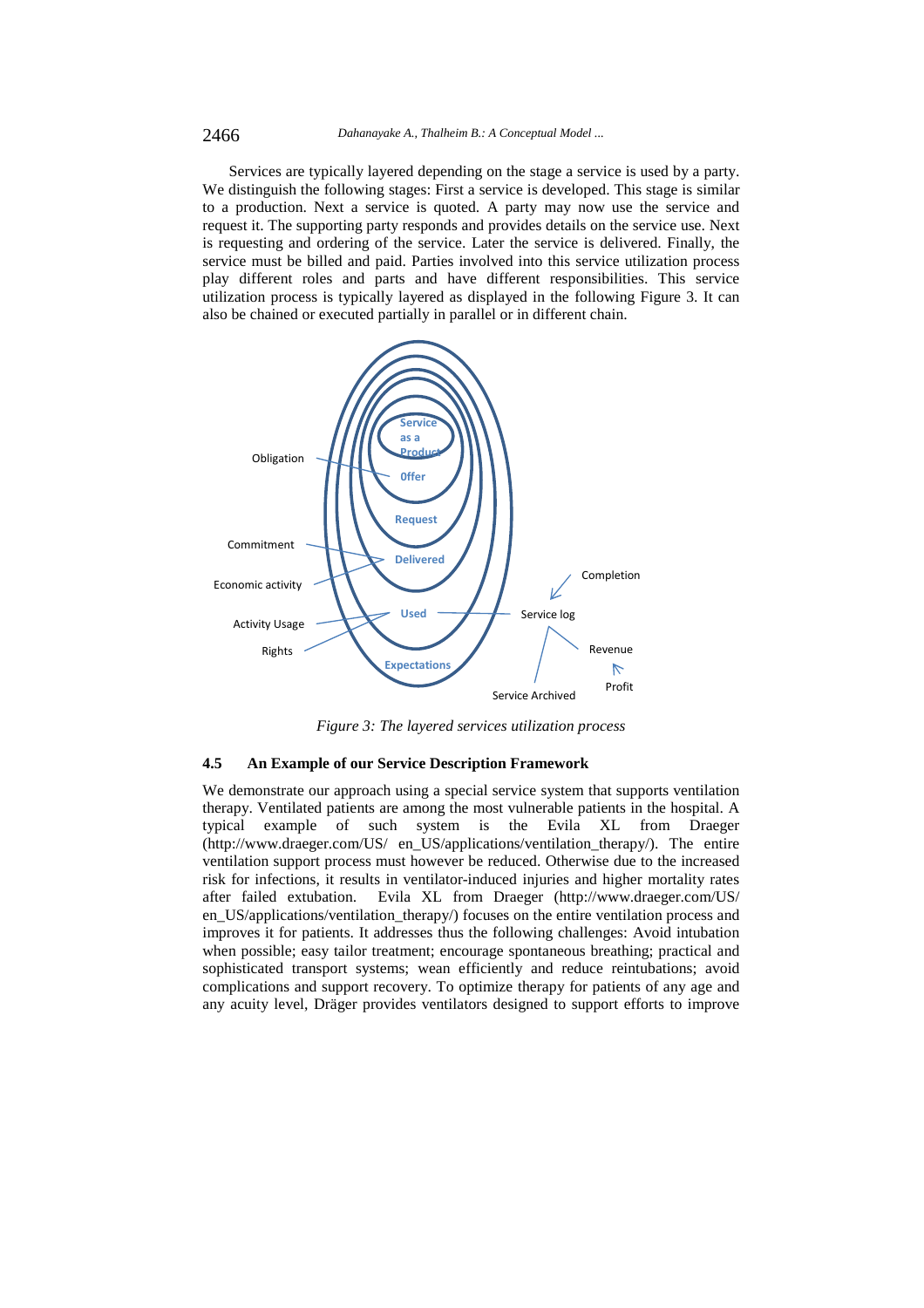patient outcomes and reduce complications. This system is a real life service system and may thus serve as an example of service description.

#### *The Service Description for Evita XL from Draeger*

### **Service**

- (1) **End** (wherefore)
	- *Partially supported regulation of deep breading*
- (2) **Sources** (whereof) *Computerized ventilation equipment*
- (3) **Supporting means** (wherewith)
	- *Monitoring and relating devices*
- (4) **Surplus value** (worthiness)
	- *Releases nurses from routine observations and maintenances*
- (5) **Purpose** (why, whereto, when, for-which-reason)
	- *Insufficiency or unconscious patient* 
		- *Breathing system*
		- *Observed insufficiency*
		- *Support for regulating breathing*
- **(6) Activity** 
	- Input (what-in)
		- *Ventilation data*

Output (what-out)

- *Ventilation controller*
- **(7) Party** 
	- Suppliers (by-whom)
		- *Emergency ward staff*
	- Consumer (to-whom)
		- *patient*
	- Producer (whichever)
		- *IMV company*

### **(8) Application domain**

- Application area (wherein)
- *Breath intermittent mandatory ventilation (IMV)*

Application Case (wherefrom)

- *After surgery or accident care*
- Problem (for-what)
	- *Breath emergency*

Organizational unit (where)

#### *Emergency unit*

- Triggering events (whence)
	- *Breath insufficiency of patient*
- IT {data, control, computation} (what, how)
	- *Body monitor*
	- *data*
- **(9) Context**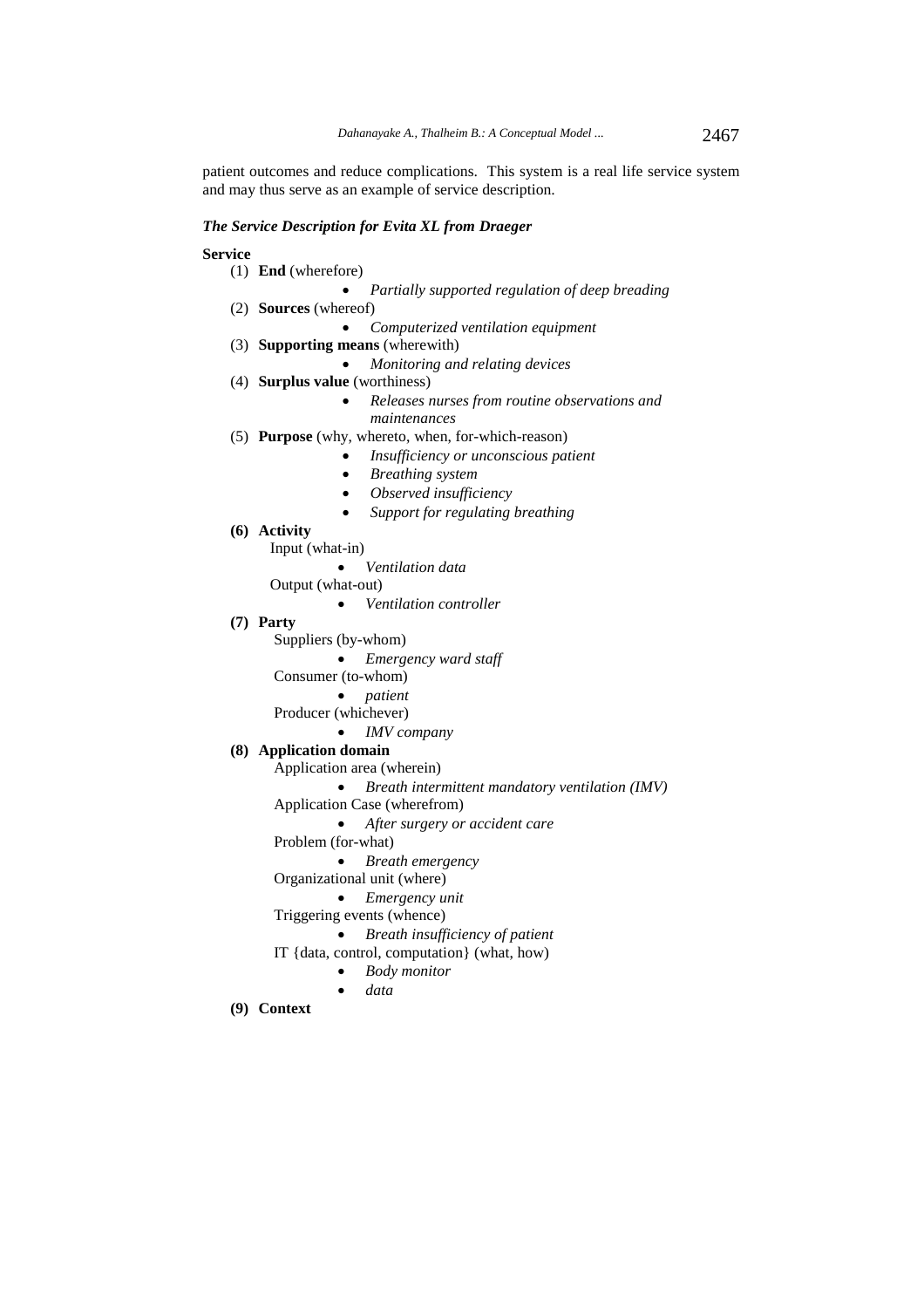2468 *Dahanayake A., Thalheim B.: A Conceptual Model ...*

 System context (whereat) *Emergency chamber environment*  Story context (where-about) *Breath insufficiency of patient*  Coexistence context (whither) *Integratable masks* Time context (when) *Scheduled at maximum for one week* 

There are several common capabilities and characteristics across the entire ventilation product line: **Complete solutions** target at reduced risk of infection by including disposable supplies and accessories that enable ventilation without sterilization. **Ease-of -use and intuitive design** simplifies operation and contributes thus to patient safety while enhancing user proficiency and overall productivity. The **Open breathing system with Room to Breathe™** allows spontaneous breathing during ventilation.

**Non-invasive ventilation (NIV)** capabilities are available in most Dräger ventilators. NIV in general has been shown to reduce the need for intubation.

## **5 Conceptual Model for IT Service Systems**

Our main objective is to We apply layering for the conceptual model of an IT service system. For any system we may distinguish the supply profile and the demand portfolio. Applications have their specific demands. An IT service system provides a number of services. These services are combined within a supply profile of the IT service system.

### **5.1 The Service Profile**

A profile specifies the services and the capability of a system. For any service we may distinguish the supply profile and the demand portfolio. Applications have their specific demands. A service system may provide a number of services. These services are combined within a supply profile. If there is a mismatch then it might result in a performance problem or in insufficient utilization of resources. A service profile declares the services within the frame introduced above and describes the capability of a system.

### **5.2 The Service Portfolio**

A service portfolio consists of a set or collection of tasks that a service user might solve by the given service. A *portfolio* consists of a set or collection of tasks that can be solved by utilization of the service. A portfolio is determined by the responsibilities one has and is based on a number of targets one has.

The *party portfolio* within an application is thus based on

 a set of *tasks* a party has or intents to complete and for which solution the party has the authority and control over,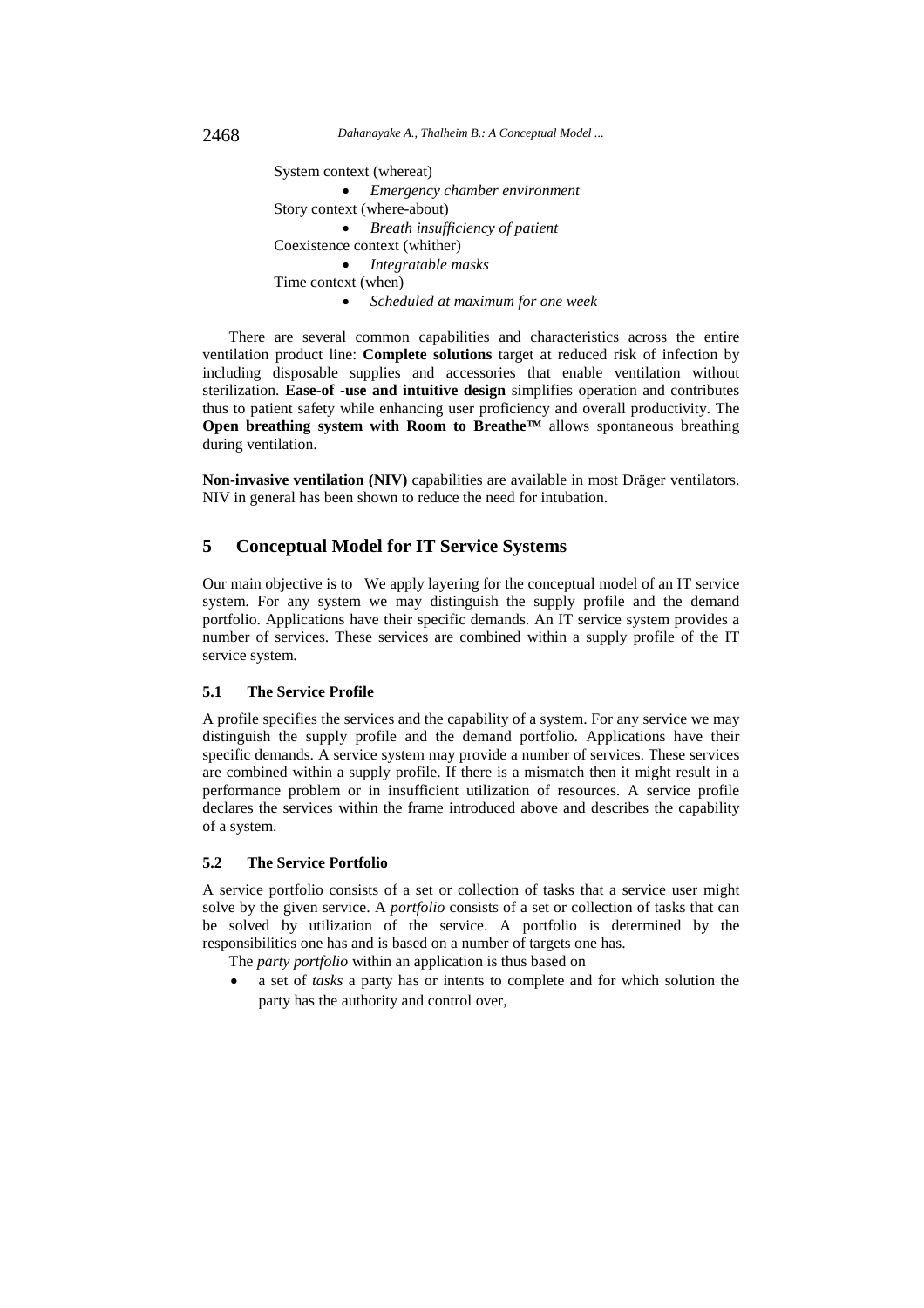- a description of involvement within the task solutions, and
- a collaboration that is formed for the tasks solution.

*Task modeling* means to understand what a user wants to accomplish while utilizing the IT service system. At the same time, task analysis may lead to a reorganization of the work processes to be supported. Task analysis leads to a description of things users do, of things they act on, and of things they need to know. It does not specify how the task is accomplished. The tasks need to be representative for the application, important within the application, and completely supported. Task support can be tailored depending on the profile and the context of the parties.

*Service utilization* is formed according to tasks to be solved. Each of the parties has a portfolio that consists of all tasks and that defines the involvement, collaboration and restrictions.

The *party portfolio* uses a party portfolio name. Task specification includes a general description and characterization of the task, a characterization of initial states, and a characterization of target states. Additionally it may include a description of a generic profile presupposed for solution, a list of instruments used for solution, style/pattern for service utilization, and a list of auxiliary conditions.

*Execution* description is based on a list of activities, control, and data. The targeted result is described through a final state and target conditions

*Party involvement* is based on a general description of the intentions of the party while using a service, on a description of roles the party plays, on a description of the part of the party in the play based on behavioral categories/stereotypes.

A service portfolio may also use a set of restrictions for their utilization.

#### **5.3 Many-Layered Architecture of Services**

This separation into profile for declaration of capabilities and portfolio for declaration of requests allows us to specify requests issued by an application through the application demand portfolio and to describe the services provided by the service provider or trader through the service supply profile. In a similar form we describe the demand of a service system by the service demand portfolio and the services provided by the support systems and by the system supply profile. The service supply profile consists of the characterization of the service system, the extended data dictionary or namespace that is used for the service system, and a specification of system's variables and parameters, and the utilities.

## **6 Discussion and Future Research Work**

Most complex IT service systems that are being built or envisioned nowadays combine person-to-person encounters, technology-enhanced encounters, self-service, computational services, multi-channel, multi-device, and location based and contextaware services [Glushko, 10]. This paper bases the service description on distinction through characteristic concerns. It thus provides a unifying view of all design contexts, especially in the case of service systems that are "information-intensive" IT service system. The full description of IT services is based on the *five-dimensional specification*: (1) primary service description (end, sources, supporting means, surplus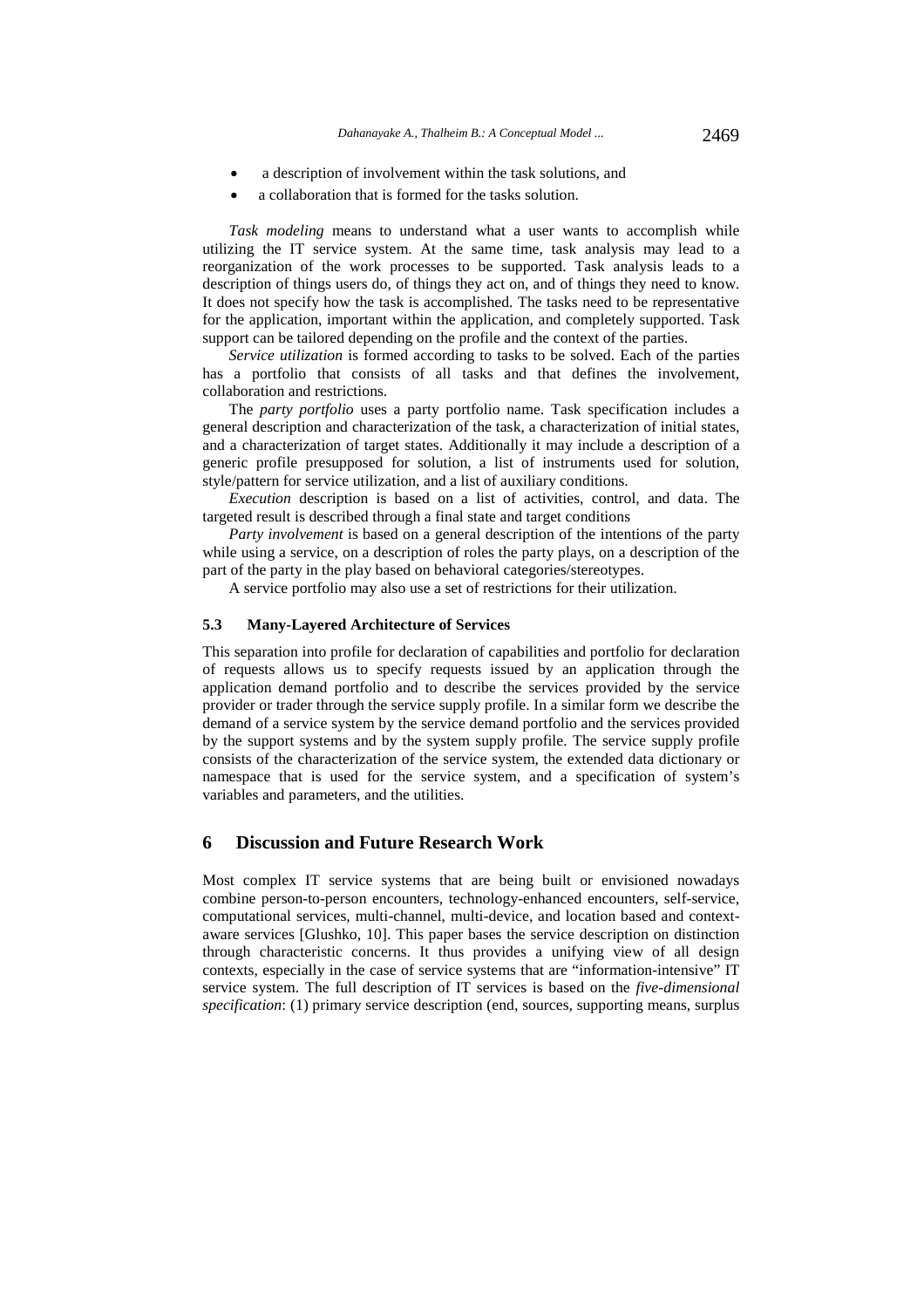value, purpose), (2) party dimension, (3) activity dimension, (4) application dimension, (5) context dimension. We may structure this description into primary, secondary and additional questions.

A focus on the (*W4 + W4 + W14H*) specification yields to a more abstract description of service. The description of a service combines viewpoints of the service provider and of the service consumer. The *service deployment* is layered into (a) the service description, (b) the service offer, (c) the service request, (d) the service delivery, (e) the service use, and (f) the expectation of the user that deploy the service. We may use general stories of service deployment. Those might be governed by patterns or styles of information exchange.

Future research explores, tests and evaluates our IT service systems specification language for innovation, design and development of IT service systems in the seven context classification of person-to-person encounters, technology-enhanced encounters, self-service, computational services, multi-channel, multi-device, and location based and context-aware services. Future research is going to investigate the application of the IT service systems specification language to other real-life cases. [Glushko, 10] claims that the systematic relationships among the contexts can be exploited as design parameters or patterns. Our abstract specification language on IT service systems design could turn different design context into building blocks that enable the incremental design of service systems. Most IT service designers are familiar with some of these contexts, and each context has a research and practitioner literature that highlights their characteristic design concerns and methods. But few service designers are familiar with all of them. The design concerns and methods in one context seem to be incompatible with those in others. There is relatively little work that analyses design concerns and methods which span multiple contexts [Glushko, 10].

In addition, unifying ideas about service interfaces and information exchange extend the description of service interfaces and of the information exchange. In this case we may understand the impact of and problems for intersection of IT service systems. We need to explore composition and interaction of services.

### **References**

[Arsanjani, 08] Arsanjani, A., Ghosh, S., Allam, A., Abdollah, T., Ganapathy, S., Holley, K.: SOMA: A method for developing service-oriented solutions, IBM Systems Journal 47(3): 377- 396, 2008.

[Bergholtz, 10] Bergholtz, M., Andersson, B., Johannesson, P.: Abstraction, Restriction, and Co-creation: Three Perspectives on Services, ER 2010 Workshops of Conceptual Modeling of Services, LNCS 6413, 107-116, 2010.

[Bosworth, 03] Bosworth, B.P., Triplett, J.E.: Services productivity in the United Sates: Griliches' services volume revisited, The Brookings Institute, Washington, DC, 2003.

[Braun, 02] Braun, P., Beeck, v-d, M., Rappl, M., Schroder, C.: Automotive Software Development: A Model-Based Approach, In-vehicle Software, SEA Technical Series, 2002.

[Broy, 05] Broy, M.: Service-Oriented Engineering: Specification and Design of Services and Layered Architectures – The Janus Approach, In: Engineering Theories of Software Intensive Systems, 47-81, Springer, 2005.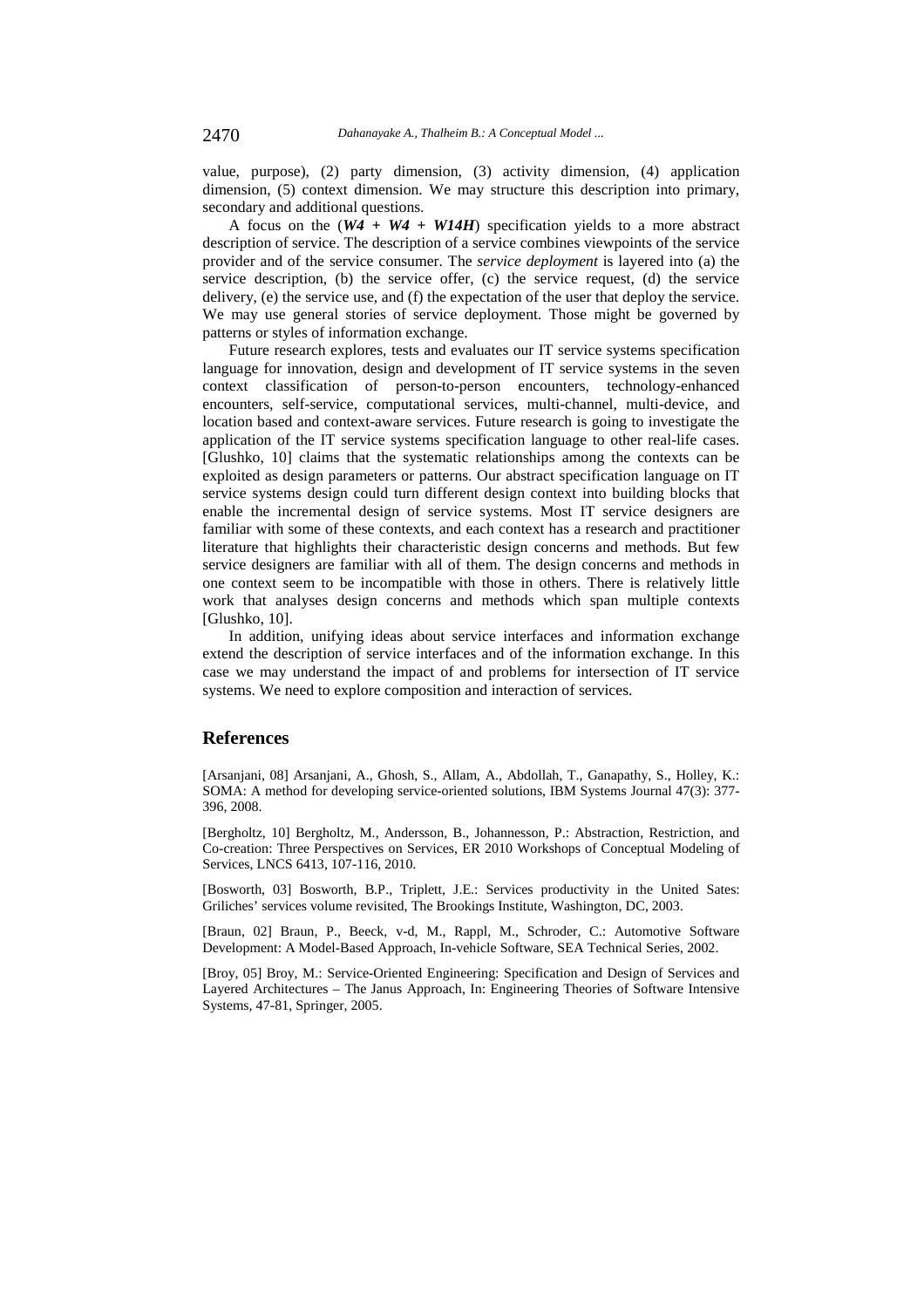[Bryson, 04] Bryson, J.R., Daniels, P.W., Warf, B.: Service World: People, technology, Organizations, Routledge, London, 2004.

[Chen, 09] Chen, N., Dahanayake, A.: Role-based situation-aware information seeking and retrieval service design approach for crisis response, International Journal of Information Systems for Crisis Response and Management (IJSCRM), 11(3), 2009.

[Chesbrough, 06] Chesbrough, H., Spohrer, J.: A Research Manifesto for Service Science, CACM 49, 35-40, 2006.

[Spohrer, 07a] Spohrer, J., Maglio, P.P., Bailey, J., Gruhl, D.: Steps Towards a Science of Service Systems, IEEE Computer 40, 71-77, 2007.

[Edvardsson, 05] Edvardsson, B., Gustafsson, A., Roos, I.: Service portraits in a service research: a critical review, Int. J. of Service Industry Management 16(1), 107-121, 2005.

[Erl, 07] Erl, T.: SOA: principles of service design, Prentice-Hall, Englewood Cliffs, 2007.

[Fensel, 02] Fensel, D., Bussler, C.: The Web Service Modeling Framework WSMF, Electronic Commerce: Research and Applications, 1(2), 113-137, 2002.

[Geerts, 99] Geerts, G., McCarthy, W.E.: An Accounting Object Infrastructure for Knowledge-Based Enterprise Models, IEEE Int. C. Systems & Their Applications. 89-94, 1999.

[Glushko, 10] Glushko, R.J.: Seven Contexts for Service System Design, In P.P. Maglio et al. (eds.), Handbook of Service Science, Service Science: Research and Innovations in the Service Economy, DOI 10.1007/978-1-4419-1628-0\_11, Springer Science+Business Media, LLC 2010.

[Goldstein, 02] Goldstein, S.M., Johnston, R., Duffy, J-A., Rao, J.: The service concept: the missing link in service design research?, Journal of Operations Management 20, 212-134, Elsevier, 2002.

[Hirschheim, 10] Hirschheim, R., Welke, R.J. , and Schwarz, A.: Service Oriented Architecture: Myths, Realities, and a Maturity Model, MIS Quarterly Executive 9(1), 204-214, 2010.

[Hurby, 06] Hurby, P.: Model-Driven Design of Software Applications with Business Patterns, Springer, Heidelberg, ISBN: 3540301542, 2006.

[IBM, 04] IBM Research.: Service Science: A New Academic Discipline?, available at http://www.almaden.ibm.com/asr/resources/facsummit.pdf, 2004.

[Kruger, 06] Kruger, I., Mathew, R., Meisinger, M.: Efficient Exploration of Service-Oriented Architectures Using Aspects, In Proceedings of the 28<sup>th</sup> International Conference on Software Engineering (ICSE), 2006.

[Lusch, 08] Lusch, R.F., Vargo, S.L., Wessels, G.: Toward a conceptual foundation for service science: contributions from service-dominant logic, IBM Systems Journal, 47(1), 2008.

[Maglio, 06] Maglio, P., Srinivasan, S., Kreulen, J., Spohrer, J.: Service Systems, Service Scientists, SSME, and Innovation, Communications of the ACM, 49(7): 81-85, 2006.

[McCarthy, 82] McCarthy, W.E.: The REA Accounting Model: A Generalized Framework for Accounting Systems in a Shared Data Environment, Accounting Review 57, 554-578, 1982.

[Meisinger, 08] Meisinger, M., Rittmann, S.: A Comparison of Service-oriented Development Approaches, Technical paper (TUMI-0825), Technical University of Munich, Germany, 2008.

[OASIS, 06] OASIS.: Reference Model for Service Oriented Architecture 1.0, http://www.oasis-open.org/committees/download.php/19679/, 2006.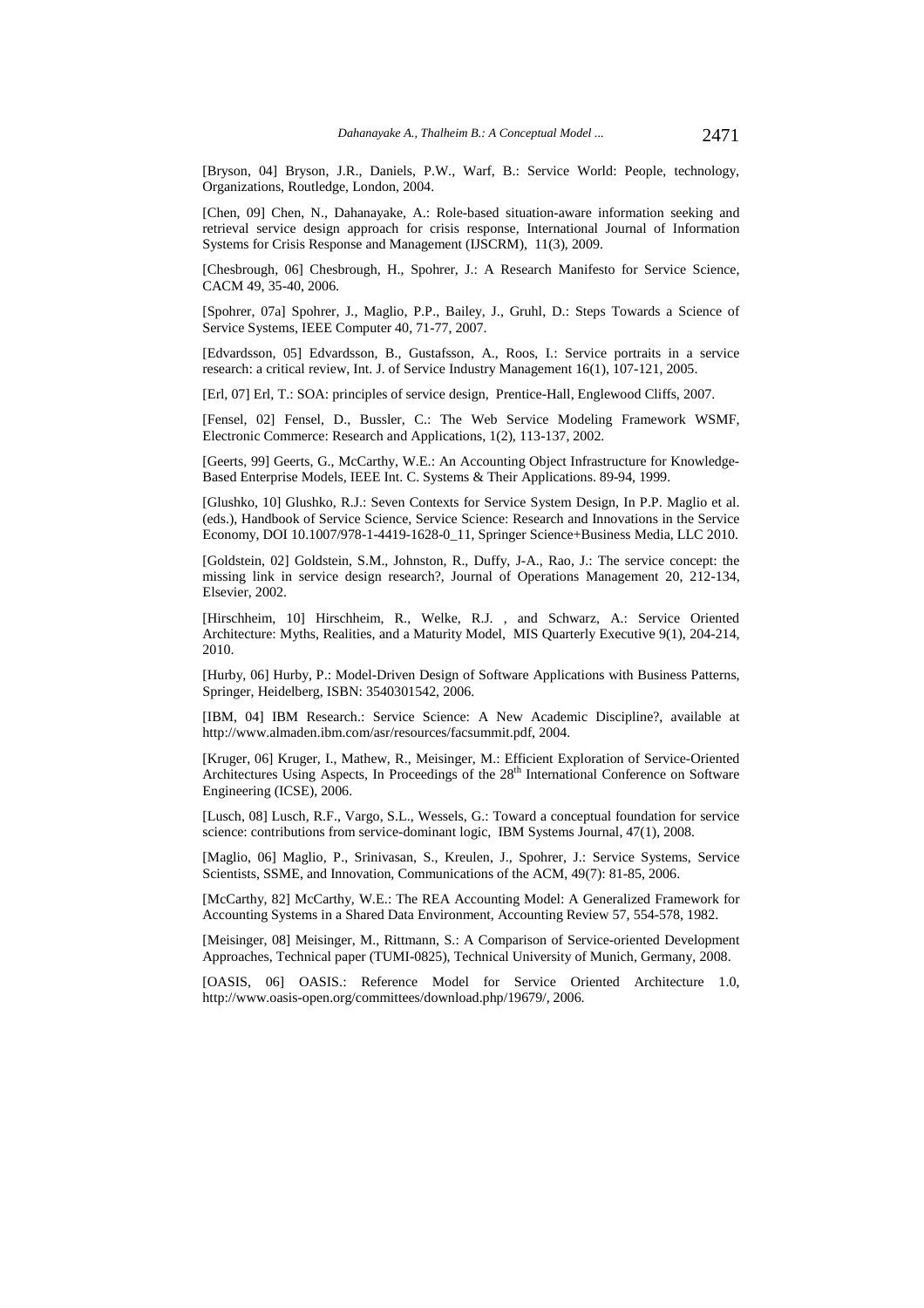[Orfail, 97] Orfail, R., Harkey, D., Edwards, J.: Instant CORBA, Wiley, 1997,

[Papazoglou, 06] Papazoglou, M. P.,van den Heuvel, W-J.: Service*-*oriented design and development methodology*,* Int. J. Web Eng. Technol. 2(4): 412-442, 2006.

[Platt, 01] Platt, D.S., Ballinger, K.: Introducing Microsoft .NET, Microsoft Press, ISBN: 0- 7356-1377X, 2001.

[Preist, 04] Preist, C.: A Conceptual Architecture for Semantic Web Services, In: Mcllraith, S.A., Plexousakis, D., van Harmelen, F. (eds.) ISWS 2004, LNCS-3298, 395-409, 2004

[Poels, 10] Poels, G.: The Resource-Service-System Model for Service Science, ER2010 Workshops, LNCS-6413, 117-126, 2010.

[Rittmann, 04] Rittmann, S.: Exploring Service-Oriented Software Development for Automotive Systems, Masters' Thesis, Technical University of Munich, Germany, 2004.

[Schatz, 02] Schatz, B., Pretschner, A. Huber, F., Philipps, J.: Model-Based Development of Embedded Systems, Technical Report (TUMI-0402), TU Munich, Germany, 2002.

[Schewe, 07] Schewe, K-D., Thalheim, B. (2007): Development of Collaboration Frameworks for Distributed Web Information Systems, Proc. IJCAI'07 (20th Int. Joint Conf on Artificial Intelligence, Section EMC), 27-32, 2007.

[Stojanovic, 04] Stojanovic, Z., Dahanayake, A.: Service – Oriented Software Systems Engineering: Challenges and Practices, Idea Group Publishing, PA, USA, 2004.

[Spohrer, 07b] Spohrer, J., Maglio, P., Bailey, J., Gruhl, D.: Steps Towards a Science of Service Systems, IEEE Computer, 40(1): 71-77, 2007

[Spohrer, 08] Spohrer, J., Maglio, P.P.:The Emergence of Service Science: Towards systematic service innovations to accelerate co-creation of value, IBM Almaden Research Center, 2008.

[SUN, 06] SUN Microsystems Inc.:Java Platform, Enterprise Edition (Java EE, J2EE), Available at http://java.sun.com/javaee/, Version of Nov-15-2006

[Vargo, 04a] Vargo, S.L., Lusch, R.F.: Evolving to a New Dominant Logic for Marketing, Journal of Marketing 68, 1-17, 2004.

[Vargo, 04b] Vargo, S.L., Lusch, R.F.: The Four Services Marketing Myths: Remnants from manufacturing model, Journal of Service Research 6, 324-335, 2004.

[Vargo, 08] Vargo, S.L., Maglio, P.P., Akaka, M.A.: On value and value co-creation: A service systems and service logic perspective, European Management Journal 26, 145-152, 2008.

[W3C, 01] W3C: Web Description Language 1.1, Available at: http://www.w3.org/TR/wsdl. 12-Mar-2001.

[W3C 04] W3C: Web Service Architecture, Specifications available at: http://www.w3.org/TR/ws-arch/, 11-Feb-2004.

[W3C, 09] W3C Working Group.: Web Service Modeling Language, Version 1.1, http://www.w3.org/TR/sml/, W3C Recommendation 12 May 2009.

[Walsh, 02] Walsh, A.: UDDI, SOAP, and WSDL: The Web Service Specification Reference book, Prentice Hall, 2002.

[Zave, 00] Zave, P., Jackson, M.: New Feature Interactions in Mobile and Multimedia Telecommunication Services, Feature Interaction in Telecommunications and Software Systems V!, pp 51-66. ISO Press, available at

http://www.research.att.com/~pamela/fiw6.pdf, *IEEE Computer*, 40(1): 71-77, 2000.